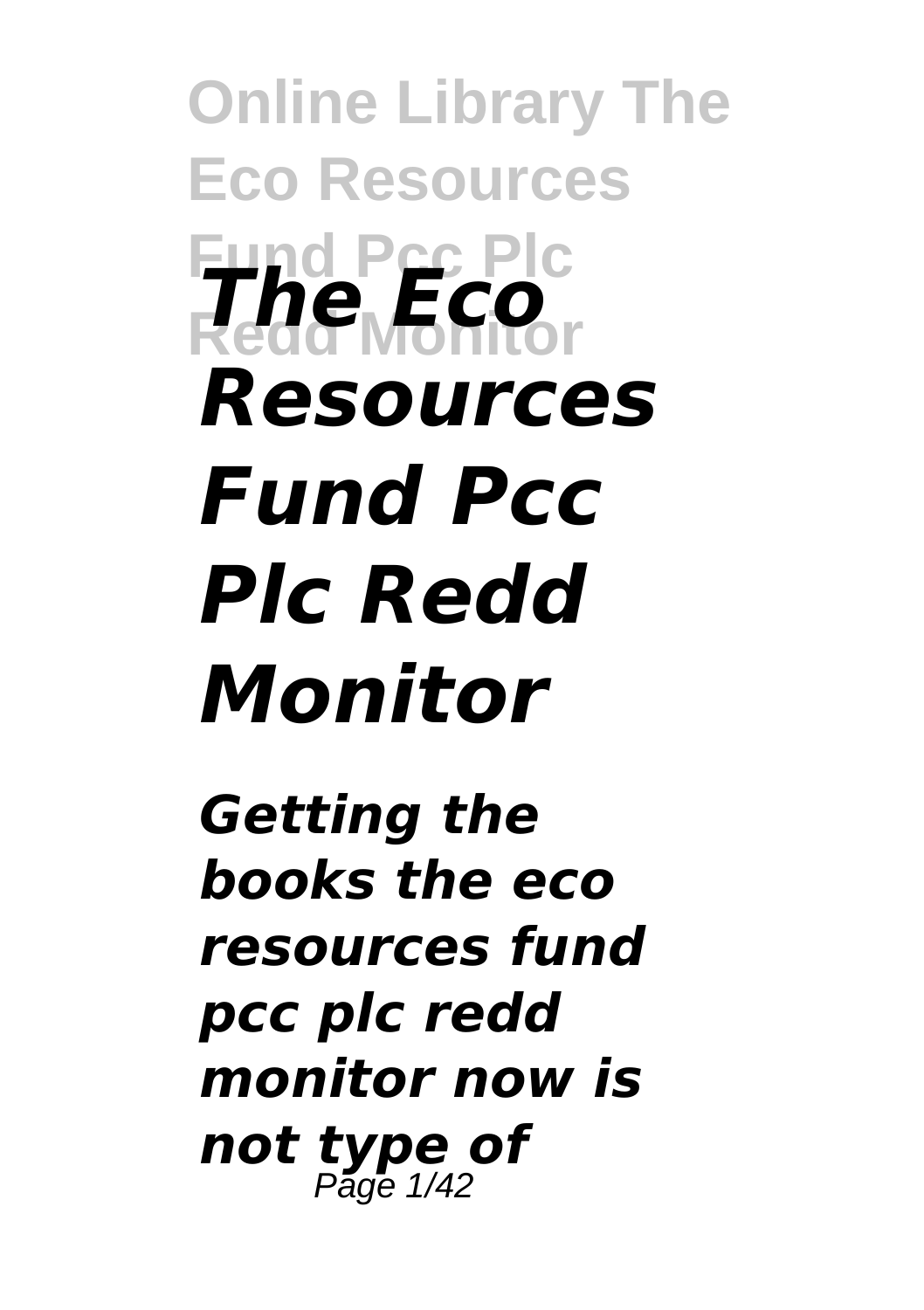**Online Library The Eco Resources**  $$ *<u>means. You</u>r could not deserted going gone book gathering or library or borrowing from your connections to gate them. This is an enormously simple means to specifically* Page 2/42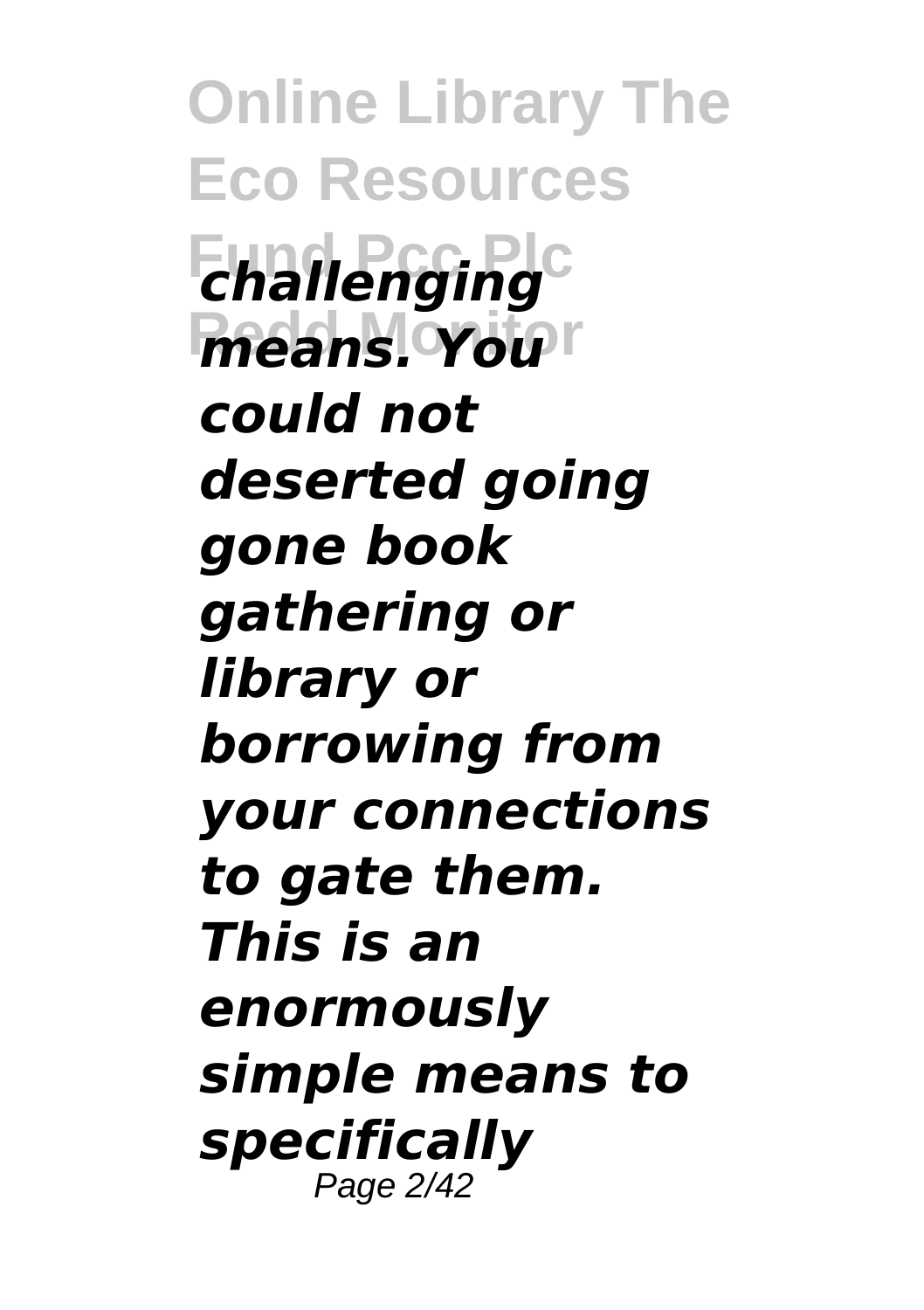**Online Library The Eco Resources Fund Pcc Plc** *acquire guide by* **Redd Monitor** *on-line. This online pronouncement the eco resources fund pcc plc redd monitor can be one of the options to accompany you taking into consideration having extra* Page 3/42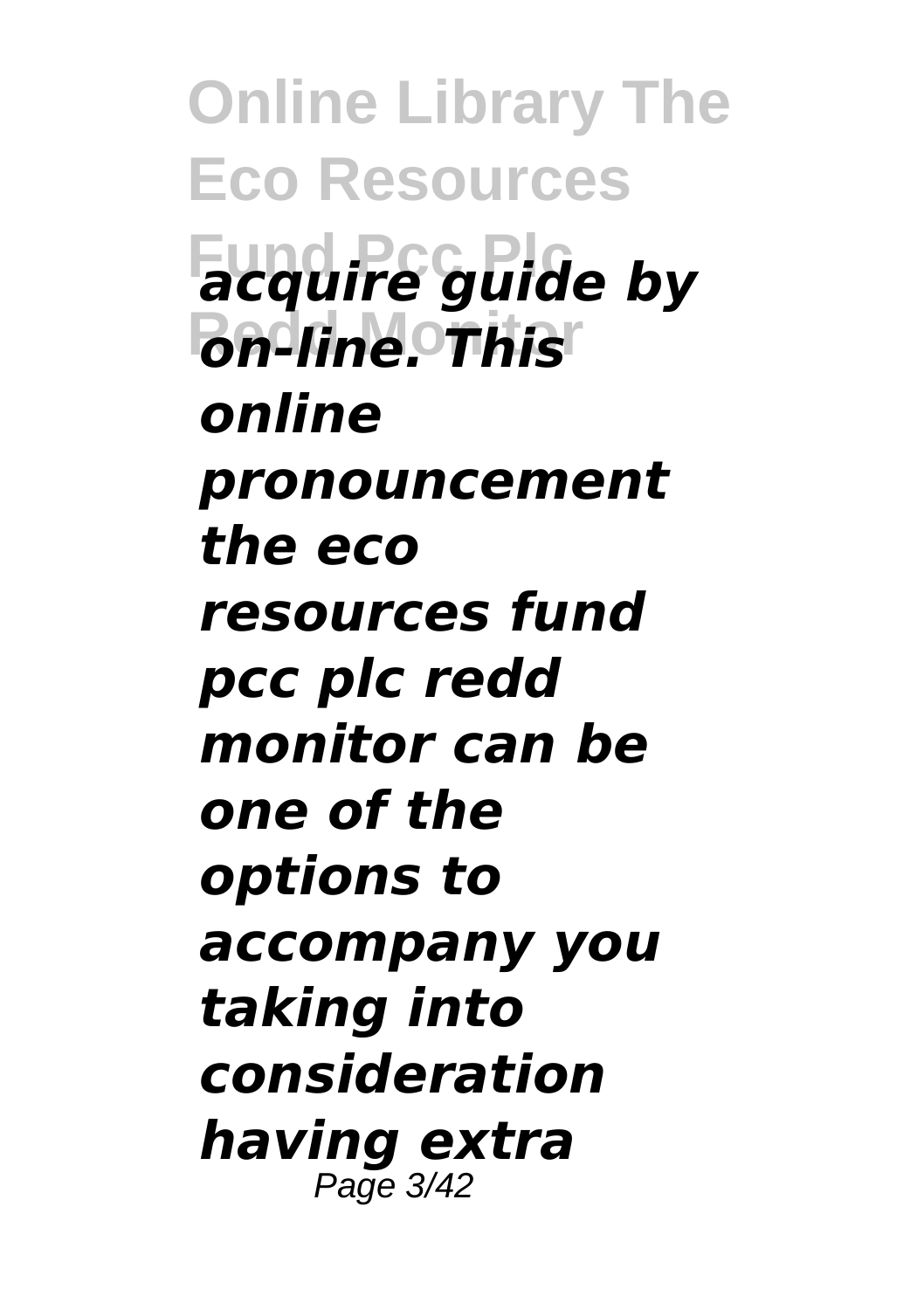**Online Library The Eco Resources Fund Pcc Plc** *time.* **Redd Monitor**

*It will not waste your time. believe me, the ebook will totally expose you additional business to read. Just invest tiny grow old to gate this on-line proclamation the eco resources* Page 4/42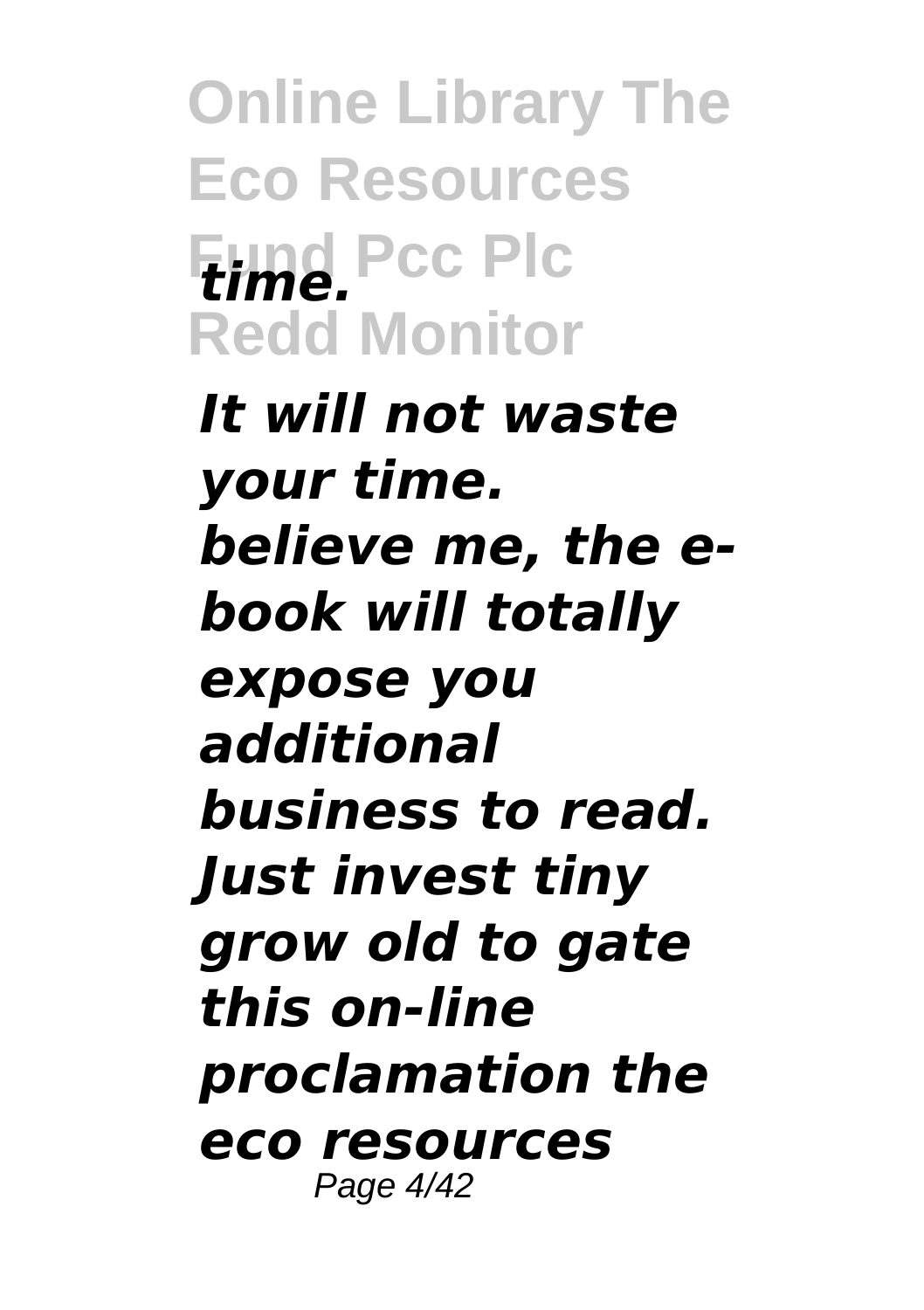**Online Library The Eco Resources Fund Pcc Plc** *fund pcc plc redd* **Redd Monitor** *monitor as well as review them wherever you are now.*

## *Since Centsless Books tracks free ebooks available on Amazon, there may be times when there is nothing listed.* Page 5/42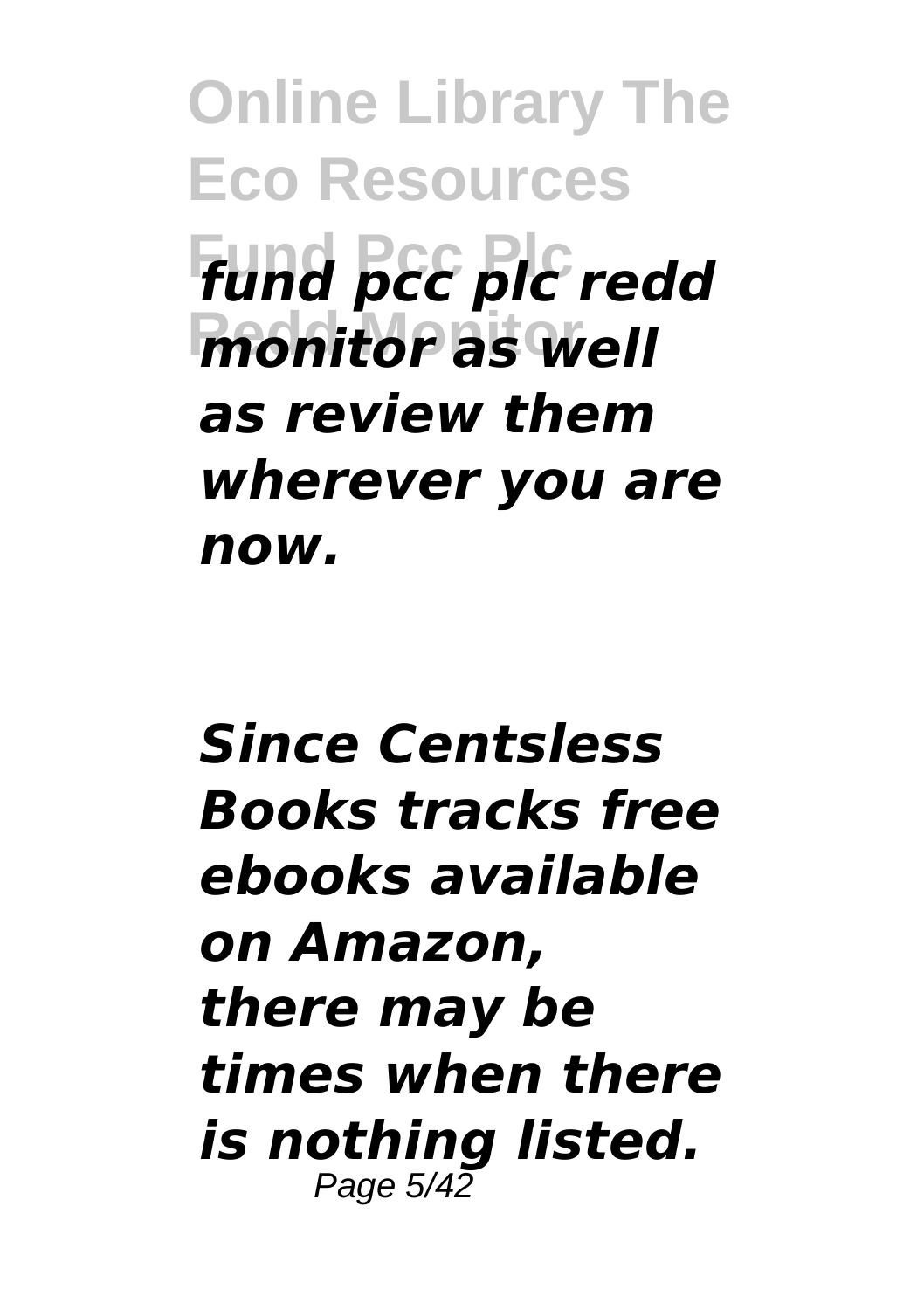**Online Library The Eco Resources Fund Pcc Plc** *If that happens,* **Redd Monitor** *try again in a few days.*

*Information for PCC Secretaries/ Administrators - Diocese ... donaldson lydia monks, the eco resources fund pcc plc redd monitor, lifetime* Page 6/42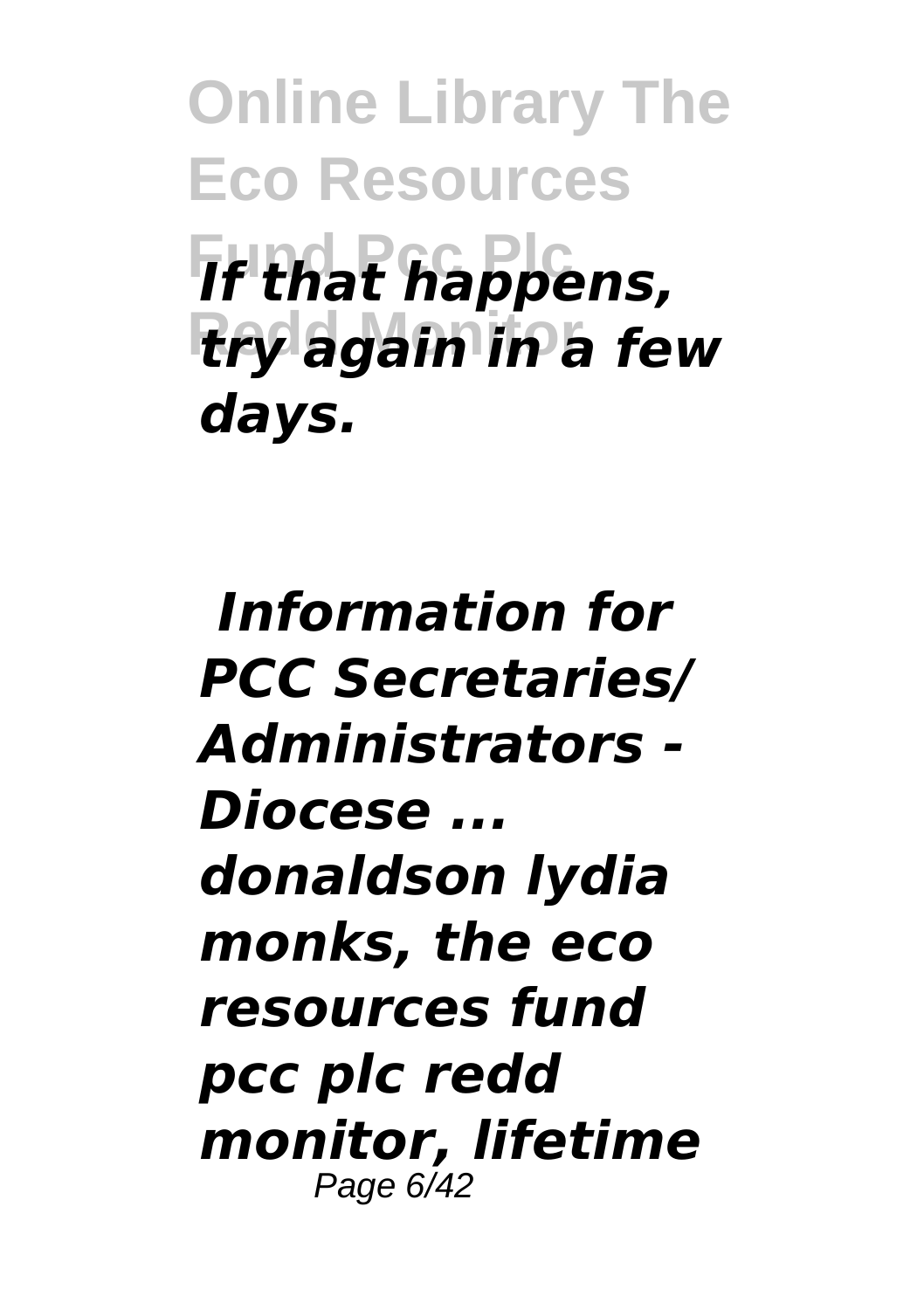**Online Library The Eco Resources Fund Pcc Plc** *health chapter* **Redd Monitor** *answers, gilera runner fxr180 vxr180 vxr200 service repair pdf manual 1998 2004, machine elements in mechanical design*

*THE ECO RESOURCES FUND PCC PLC ::* Page 7/42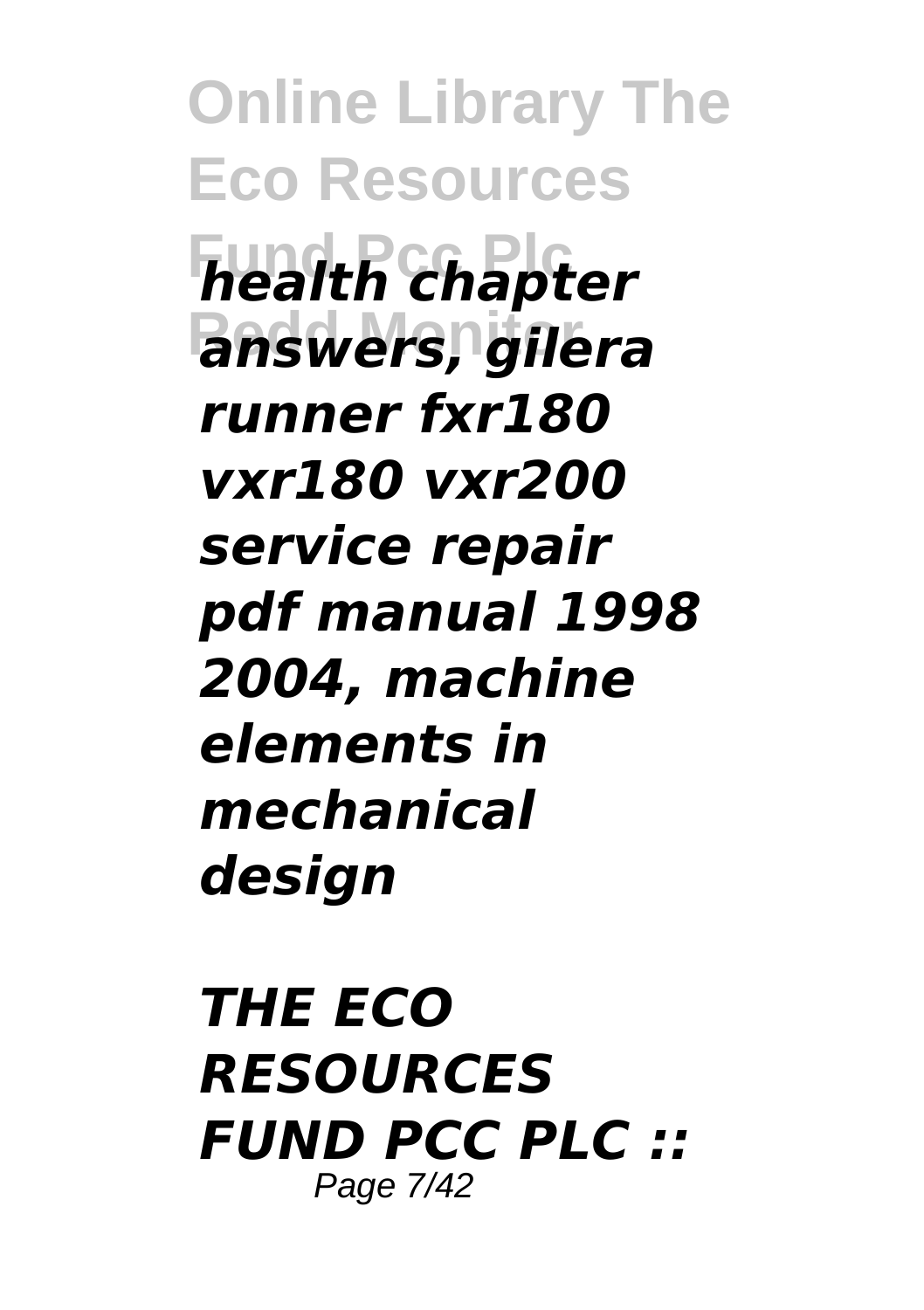**Online Library The Eco Resources Fund Pcc Plc** *OpenCorporates* **Redd Monitor** *eco resources fund pcc plc 127199C NOTICE IS HEREBY GIVEN that at a sitting of the above styled Court held on the 14th day of July 2017 it was ordered that Michael Simpson of Pricewaterhou seCoopers LLC ,* Page 8/42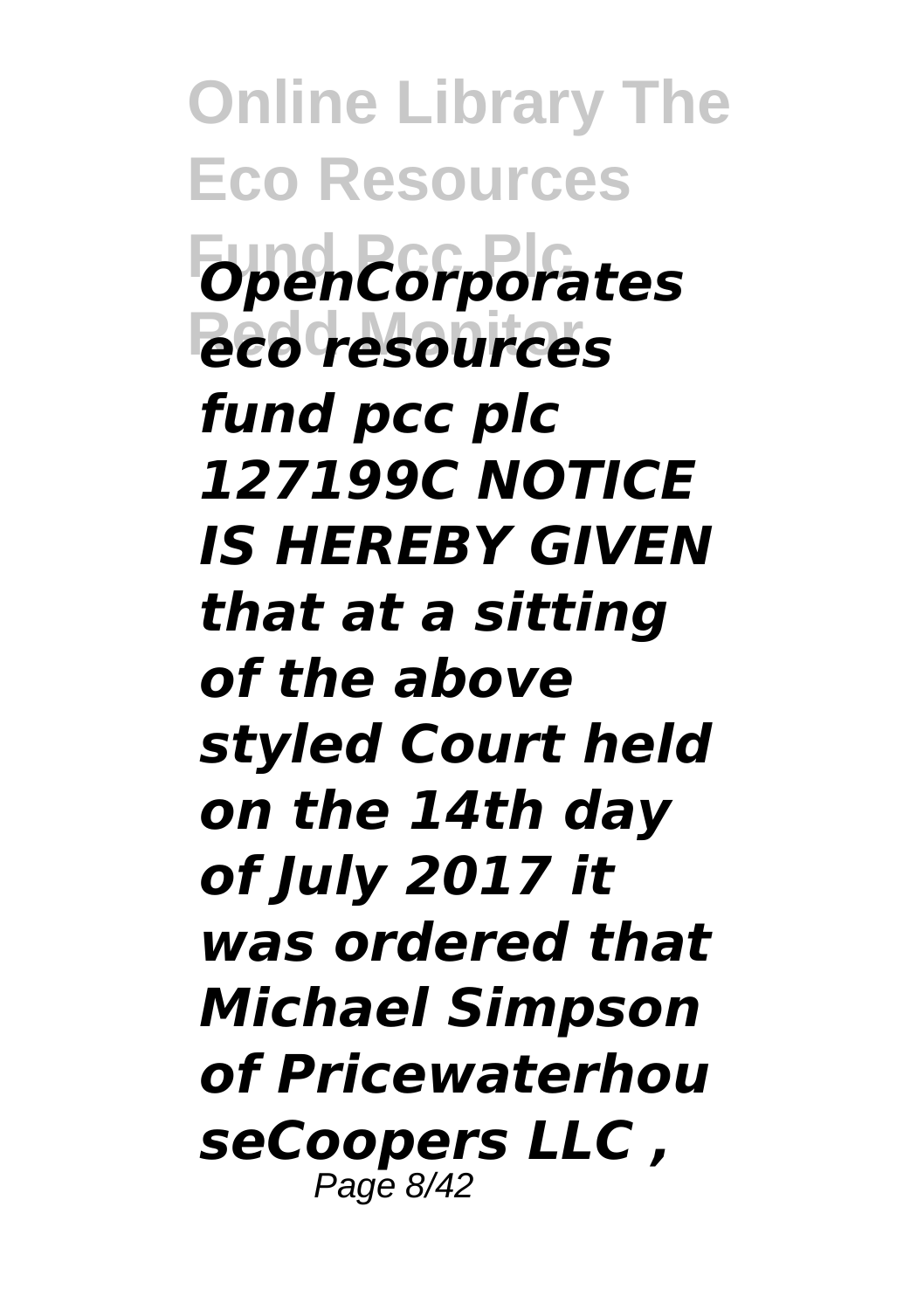**Online Library The Eco Resources** *<u>Sixty</u> Circular* **Redd Monitor** *Road, Douglas, Isle of Man, IM1 1SA , be appointed Liquidator and deemed Official Receiver in the winding-up of the Company.*

*Eco Social Justice Grant | Sustainability at* Page 9/42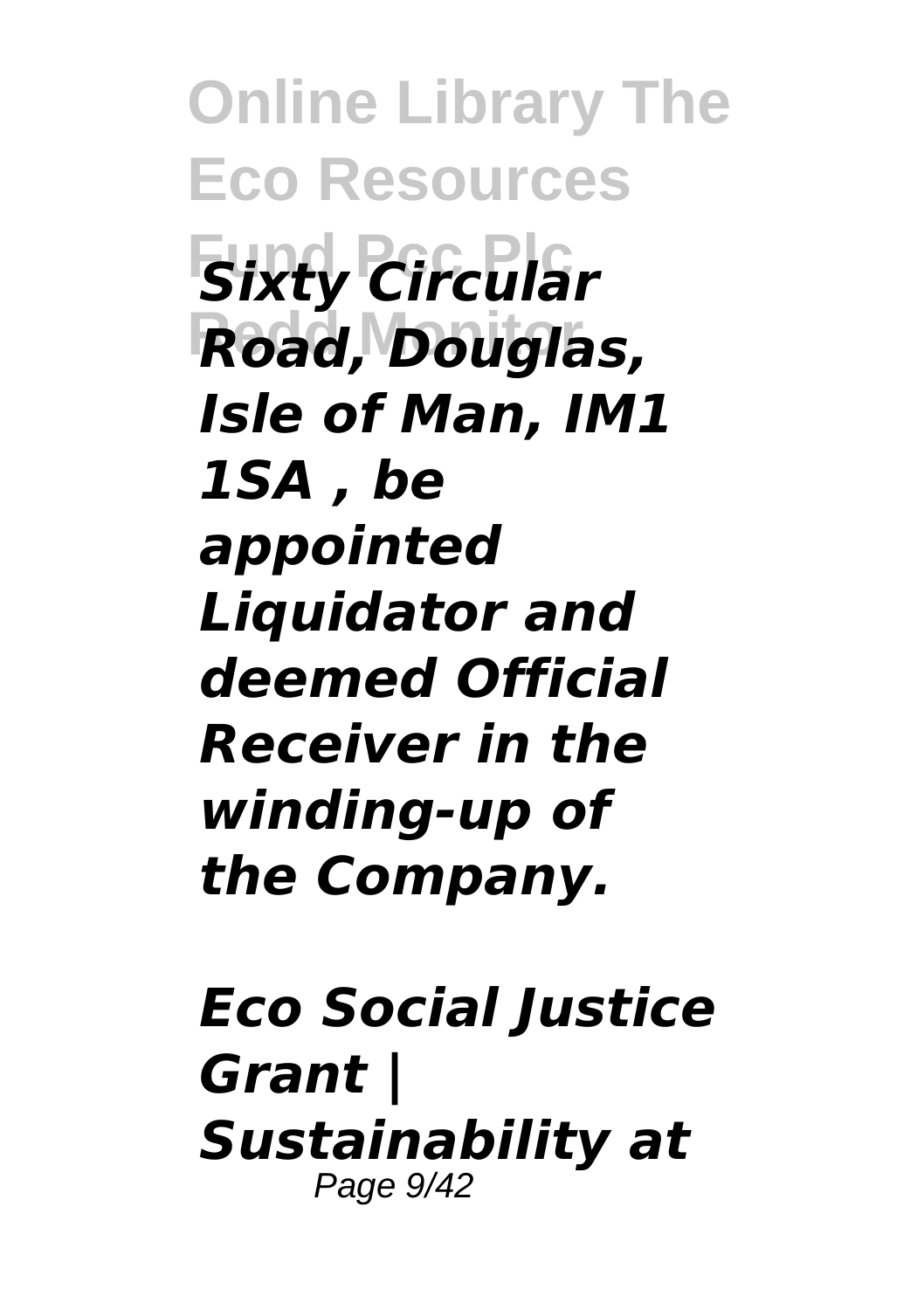**Online Library The Eco Resources Fund Pcc Plc The following** *programs are funded through the SAF and are available for any recognized PCC student to use: Eco Social Justice Grant. The Eco Social Justice Fund is an allocation of funding from SAF* Page 10/42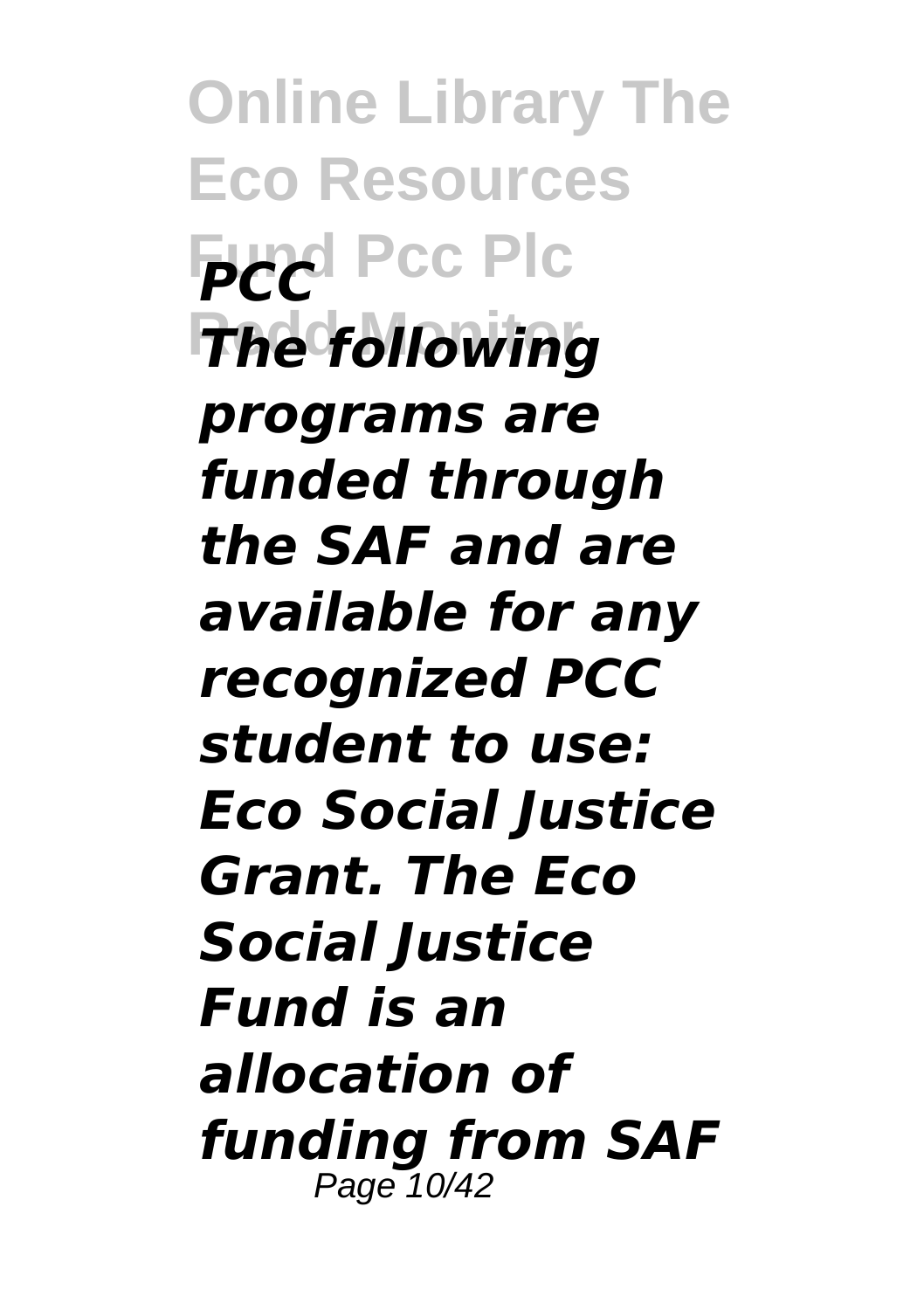**Online Library The Eco Resources Fund Pcc Plc** *to increase the <u>Amount offor</u> renewable energy used on campus, increase energy efficiency, and reduce the amount of waste created at PCC.*

*EcoPlanet Bamboo's Eco Resources Fund* Page 11/42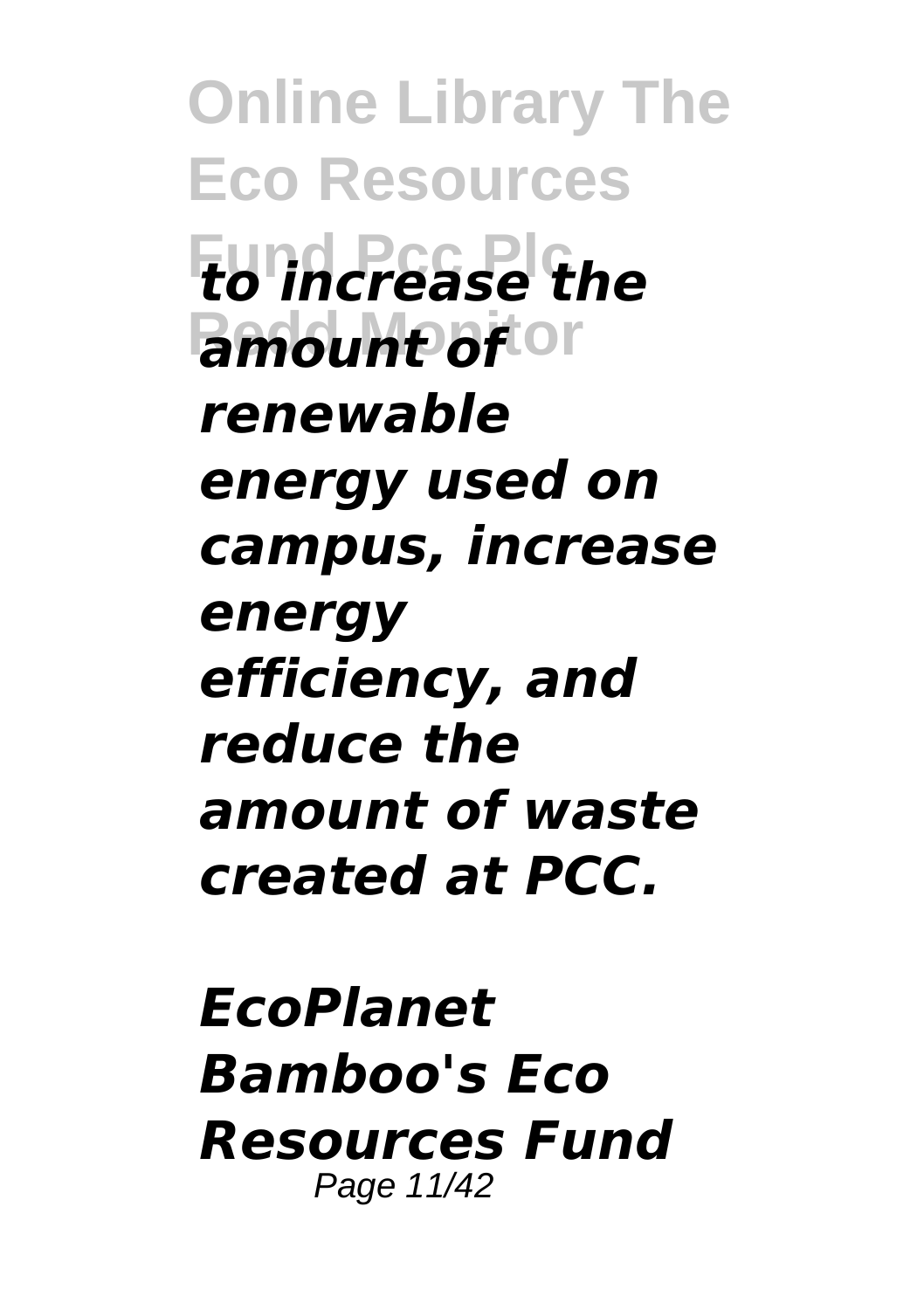**Online Library The Eco Resources PCC** to go into ... **The Eco**nitor *Resources Fund PCC plc is a Qualifying Fund and should not be distributed to retail investors; it was distributed by financial advisers under the pertaining regulatory* Page 12/42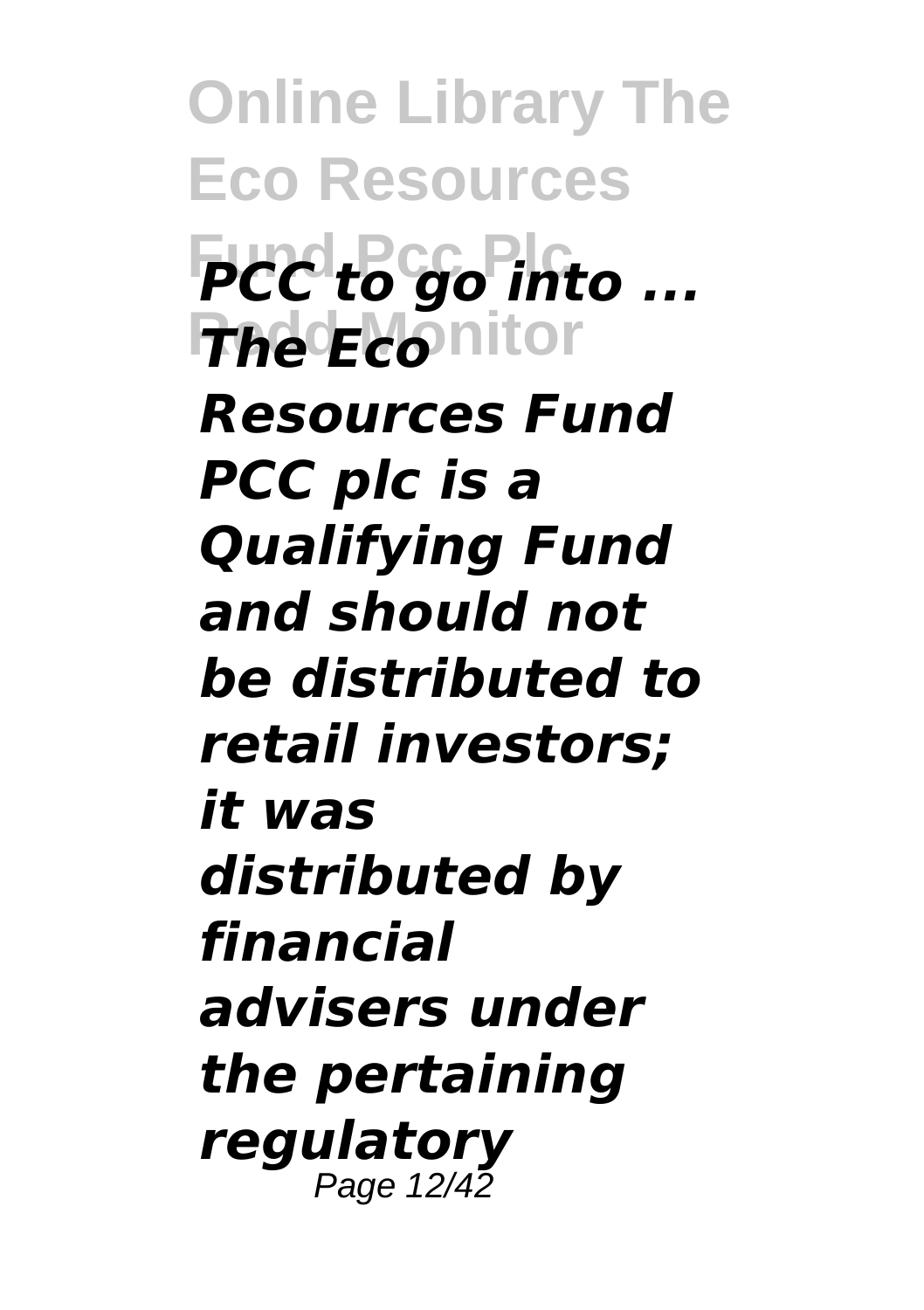**Online Library The Eco Resources Fund Pcc Plc** *regime to clients* **Redd Monitor** *that confirmed they met the minimum entry criteria and understood and accepted the higher risks associated with schemes of this type.*

*The Eco Resources Fund* Page 13/42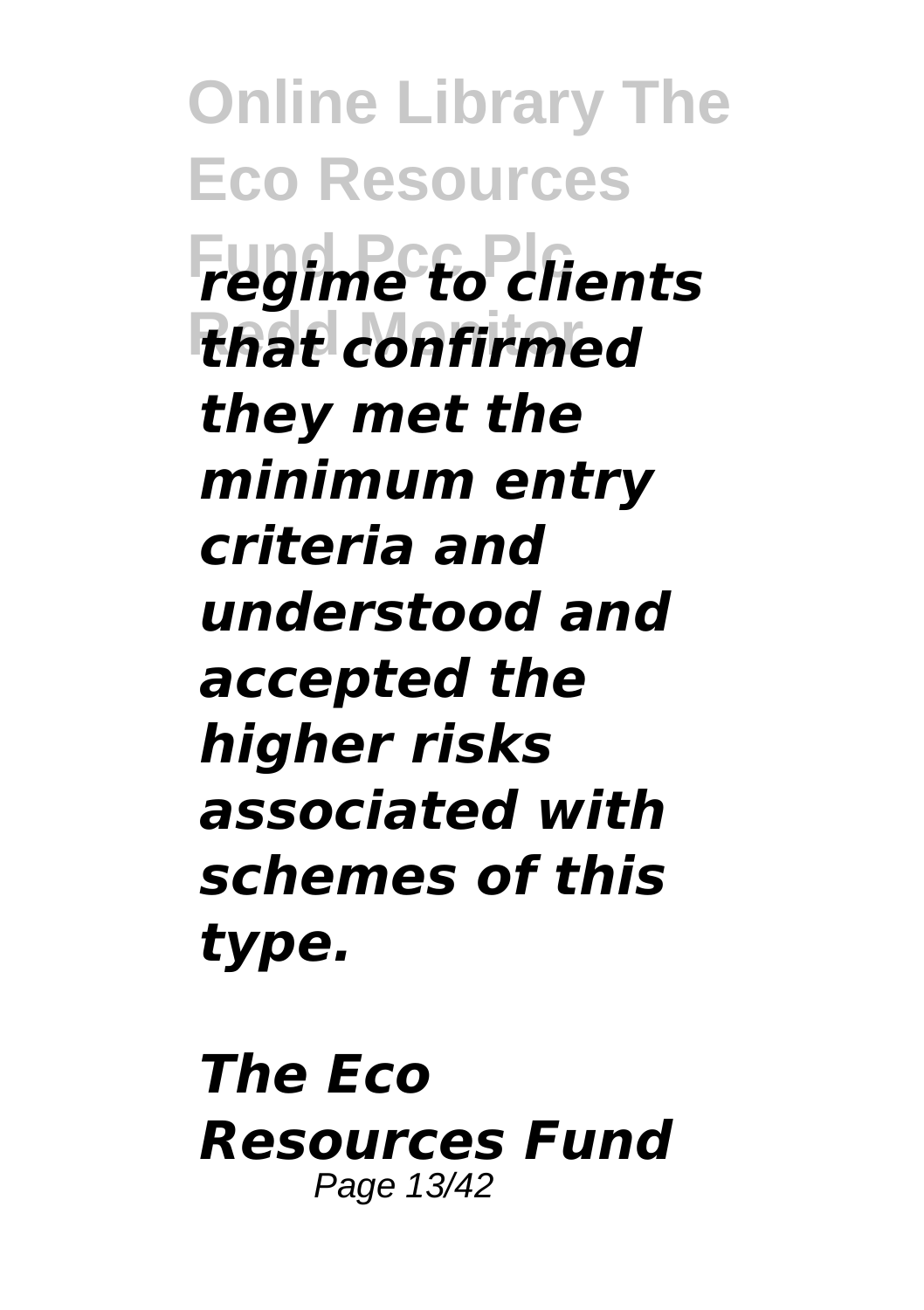**Online Library The Eco Resources Fund Pcc Plc** *Pcc Plc Redd* **Monitopnitor** *Church buildings are an important part of community life across North America. While Christianity's position in contemporary culture has undergone significant* Page 14/42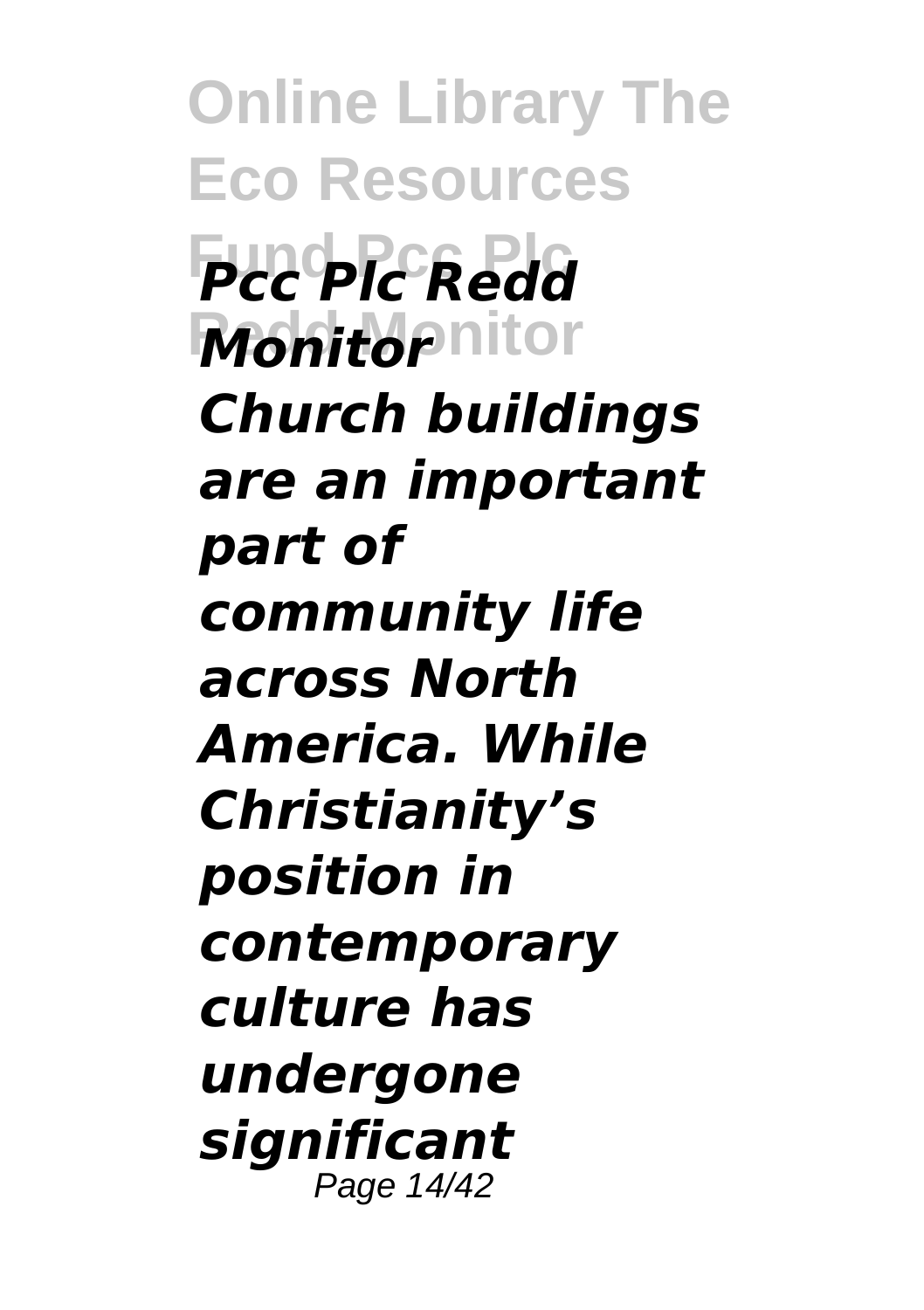**Online Library The Eco Resources Fund Pcc Plc** *changes in the* **Redd Monitor** *last few decades, church buildings remain an integral part of many neighbourhoods and cities for both the people who worship in them and the community that surrounds them.*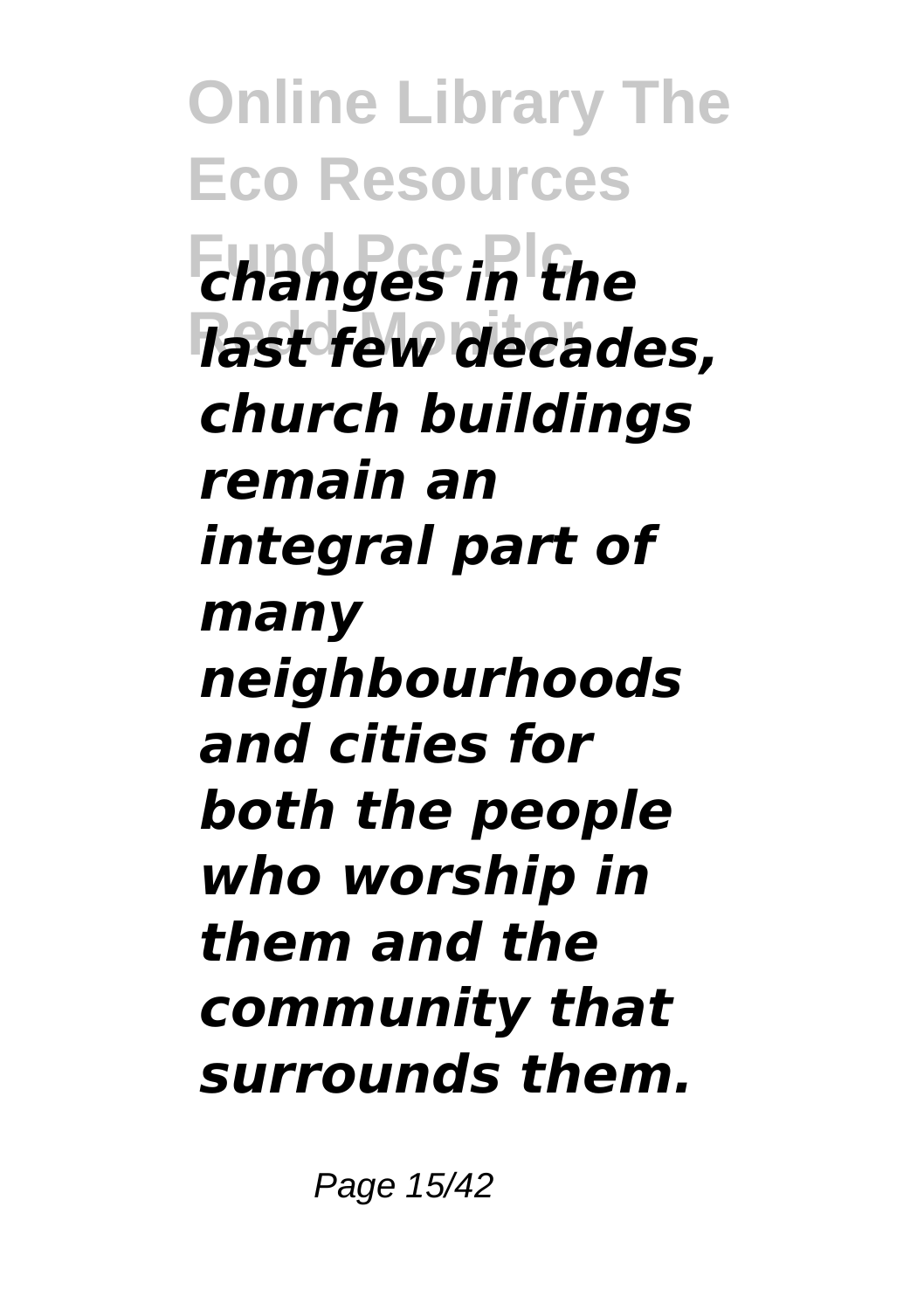**Online Library The Eco Resources Fund Pcc Plc** *Church Building* **Resources | The** *Presbyterian Church in Canada It can be daunting or mystifying to contemplate the task of being a PCC Secretary. The information found below is a brief and introductory* Page 16/42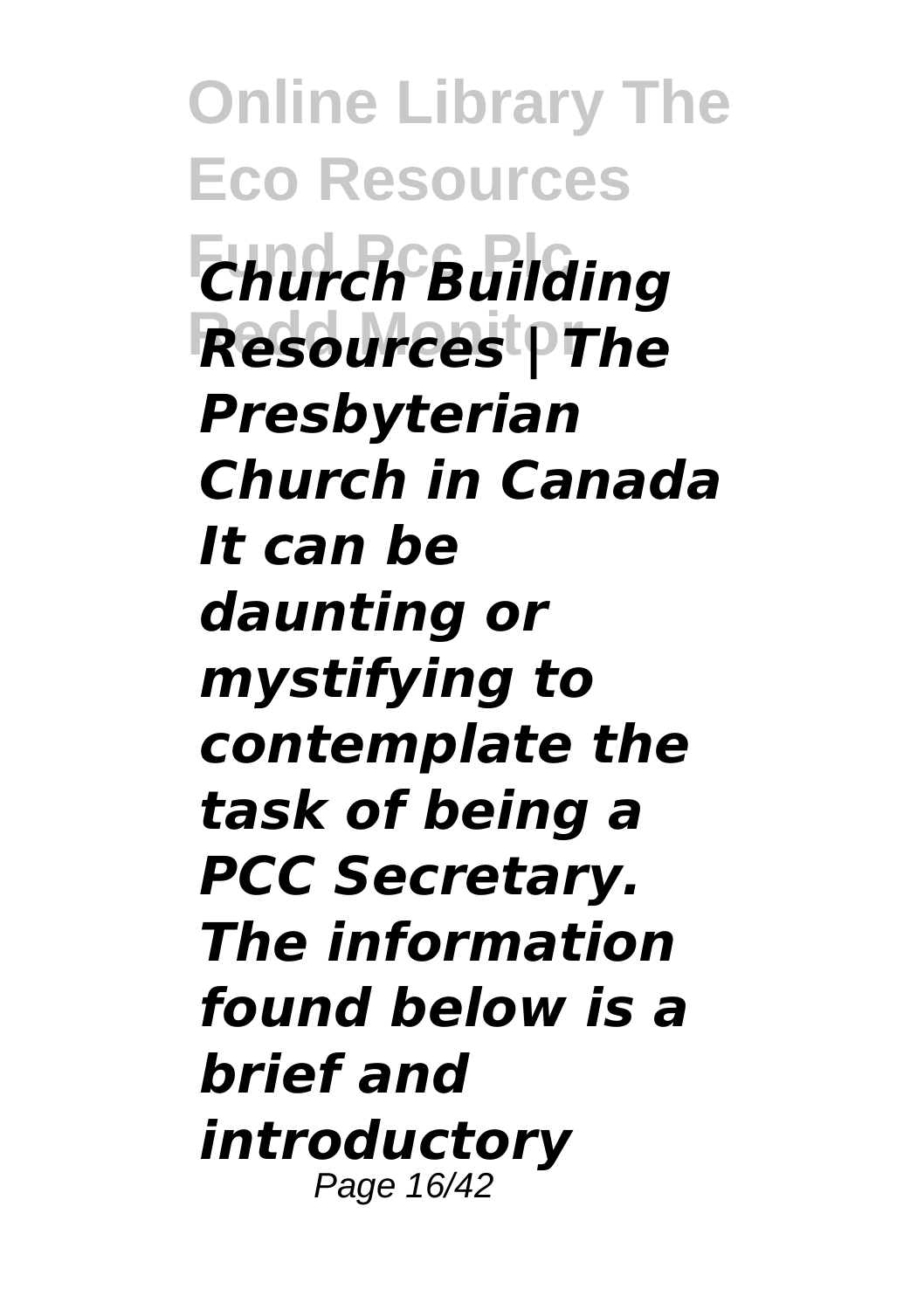**Online Library The Eco Resources Fummary of the Redd Monitor** *task of a church secretary and is written primarily for those who have recently been elected to serve in their parish in the diocese of Chichester, or who are thinking of standing.*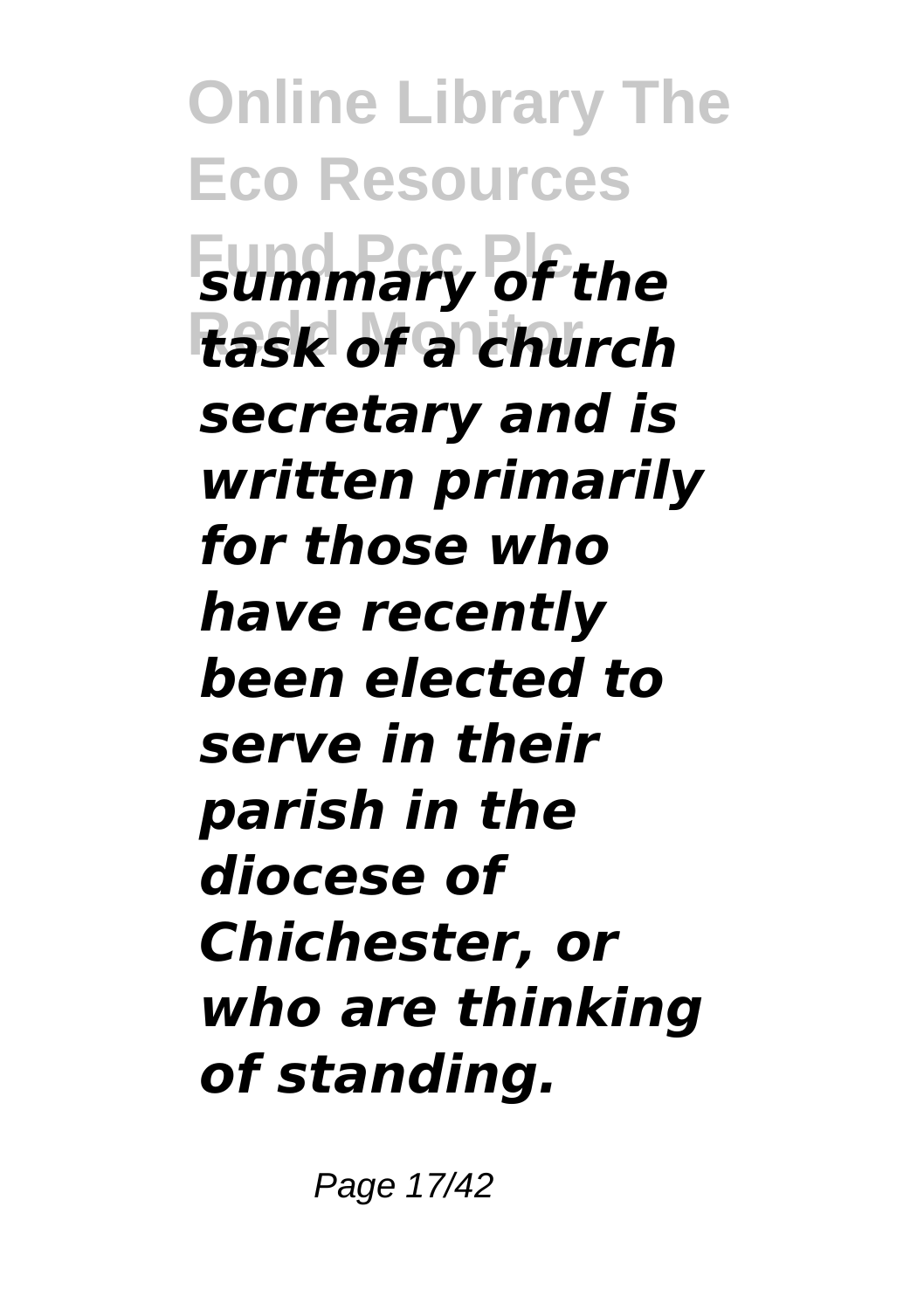**Online Library The Eco Resources Fund Pcc Plc** *ECO RESOURCES* **Redd Monitor** *FUND PCC PLC | Overseas Territories and ... Learning Gardens. The Eco Social Justice Grant has funded much of the Rock Creek learning garden, as well as enhancements at the Sylvania learning garden,* Page 18/42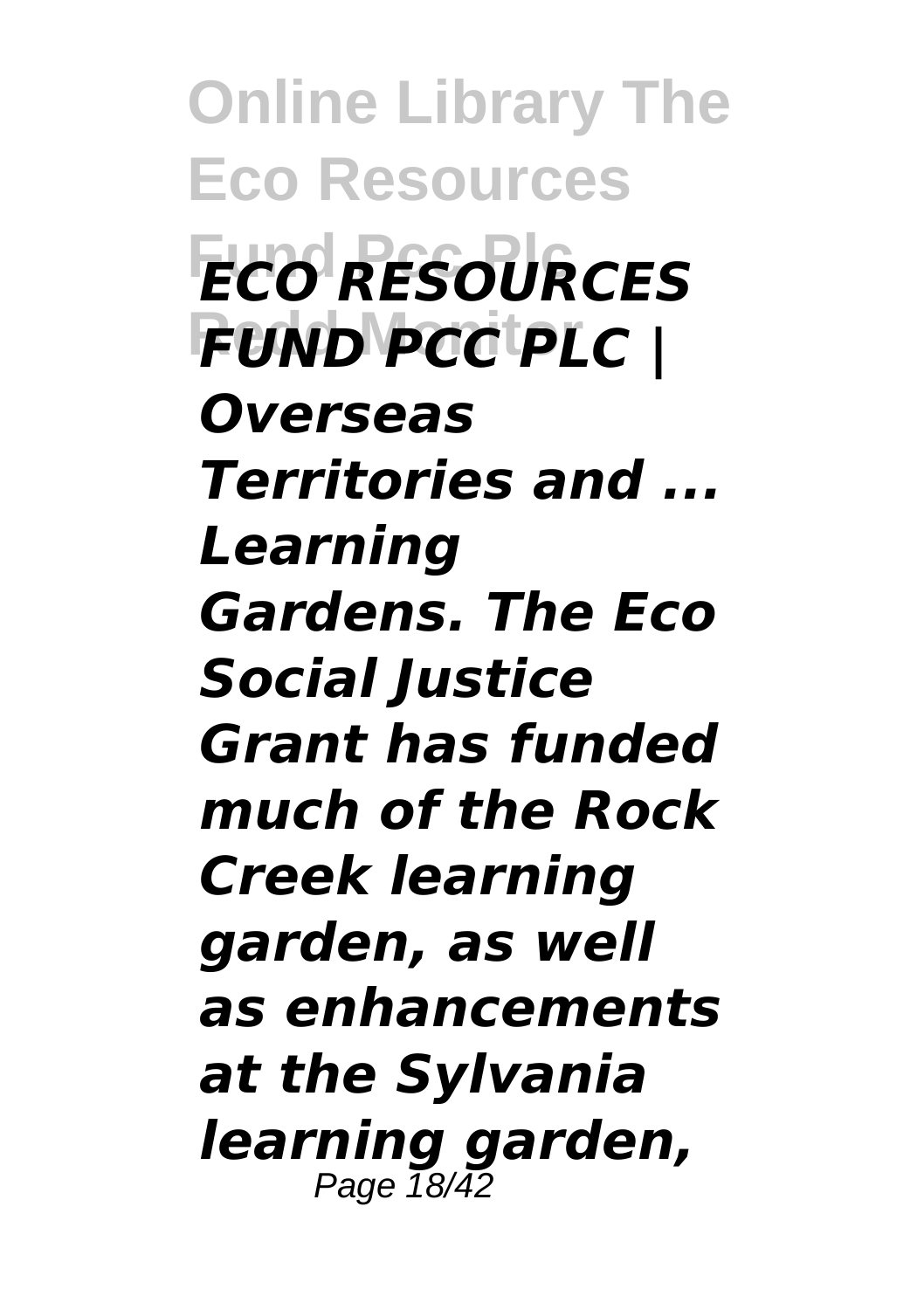**Online Library The Eco Resources Fund Pcc Plc** *phase I of the* **Rewberghitor** *learning garden, a master plan and now completed Southeast learning garden, and most recently, the Cascade Campus just got approved for design and* Page 19/42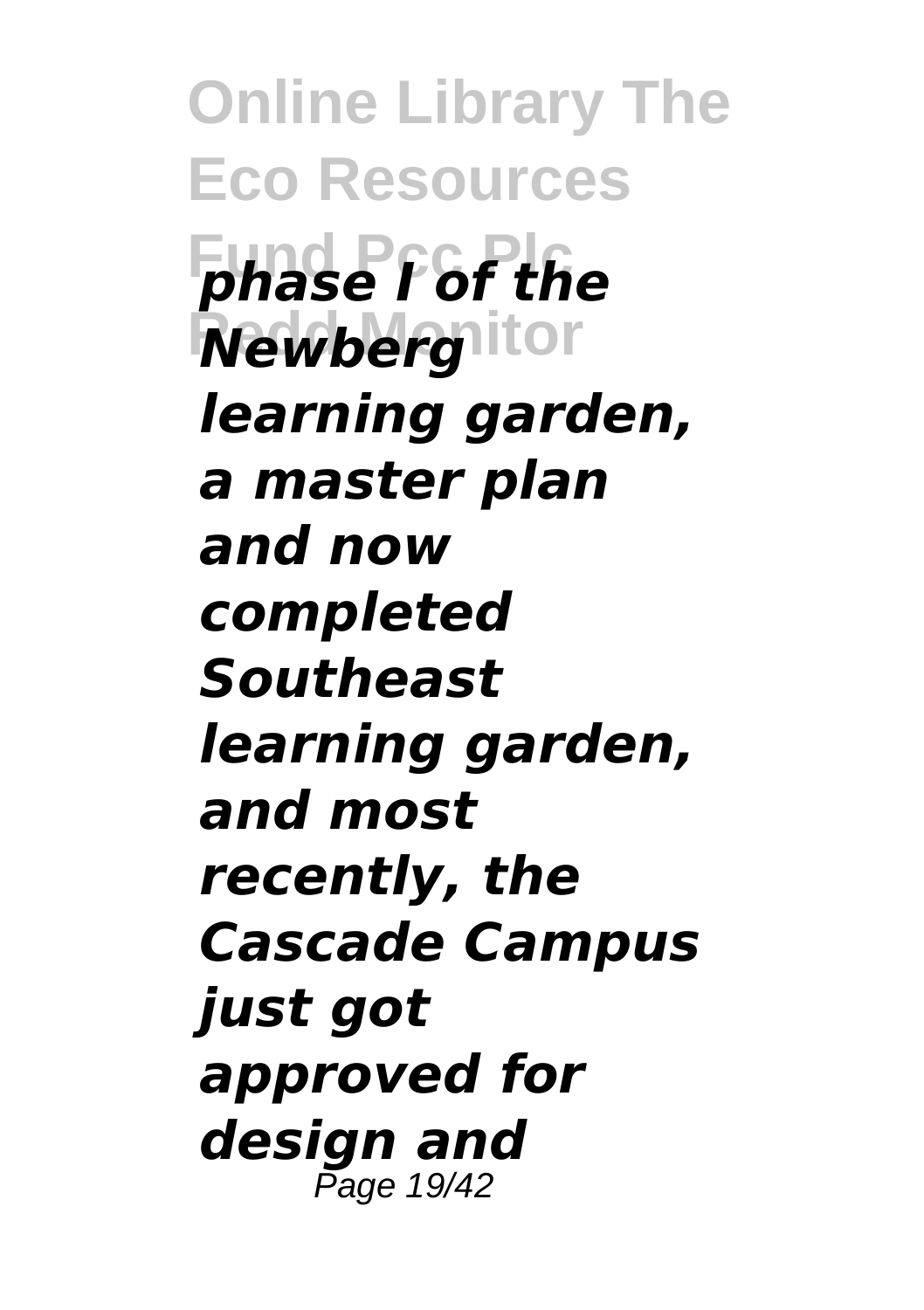**Online Library The Eco Resources Fund Pcc Plc** *installation of a* **Redd Monitor** *Learning Garden as well!*

*The Eco Resources Fund PCC plc (in liquidation) The Eco Resources Fund PCC plc (the 'Fund') Further to my letter dated 5th* Page 20/42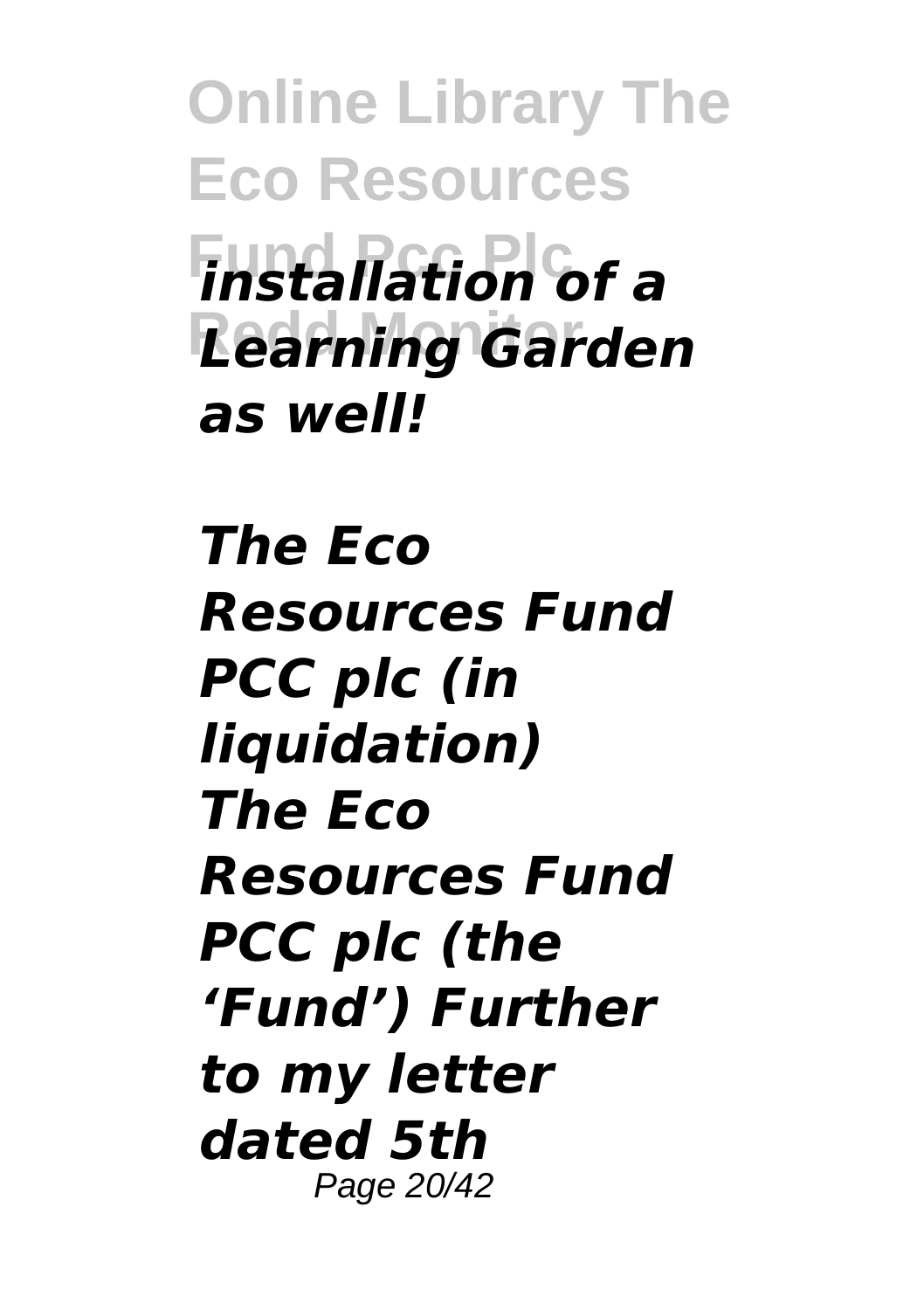**Online Library The Eco Resources Fund Pcc Plc** *October I am Writing to further update you with the current position of the Fund. Current Situation. Whilst the previously mentioned lending facility is still being pursued, it is proving to be very difficult to* Page 21/42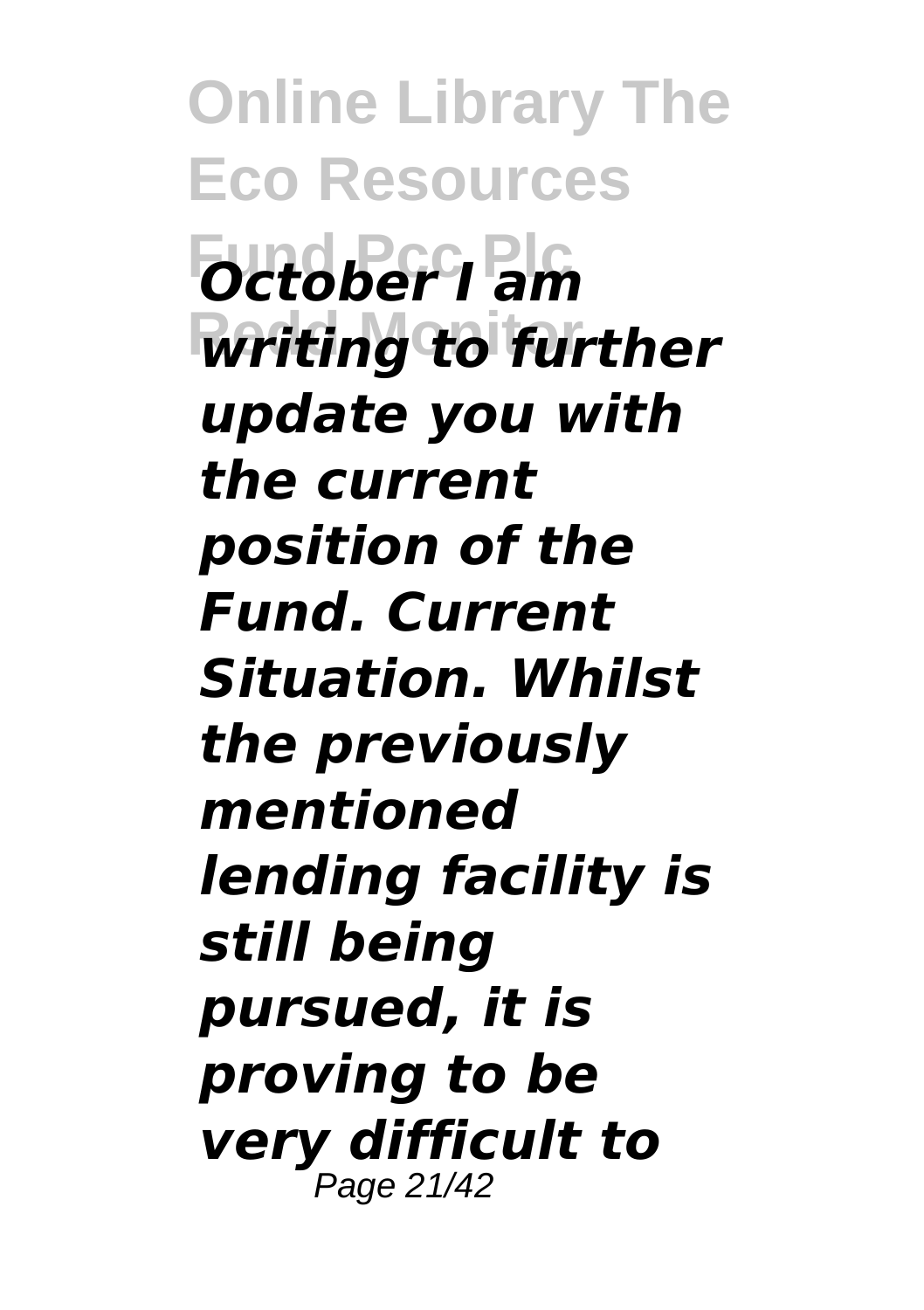**Online Library The Eco Resources Fund Prime and it is Redd Monitor** *nowhere near concluded at this time.*

*International Institute for Sustainable Development Online Library The Eco Resources Fund Pcc Plc Redd MonitorMerely* Page 22/42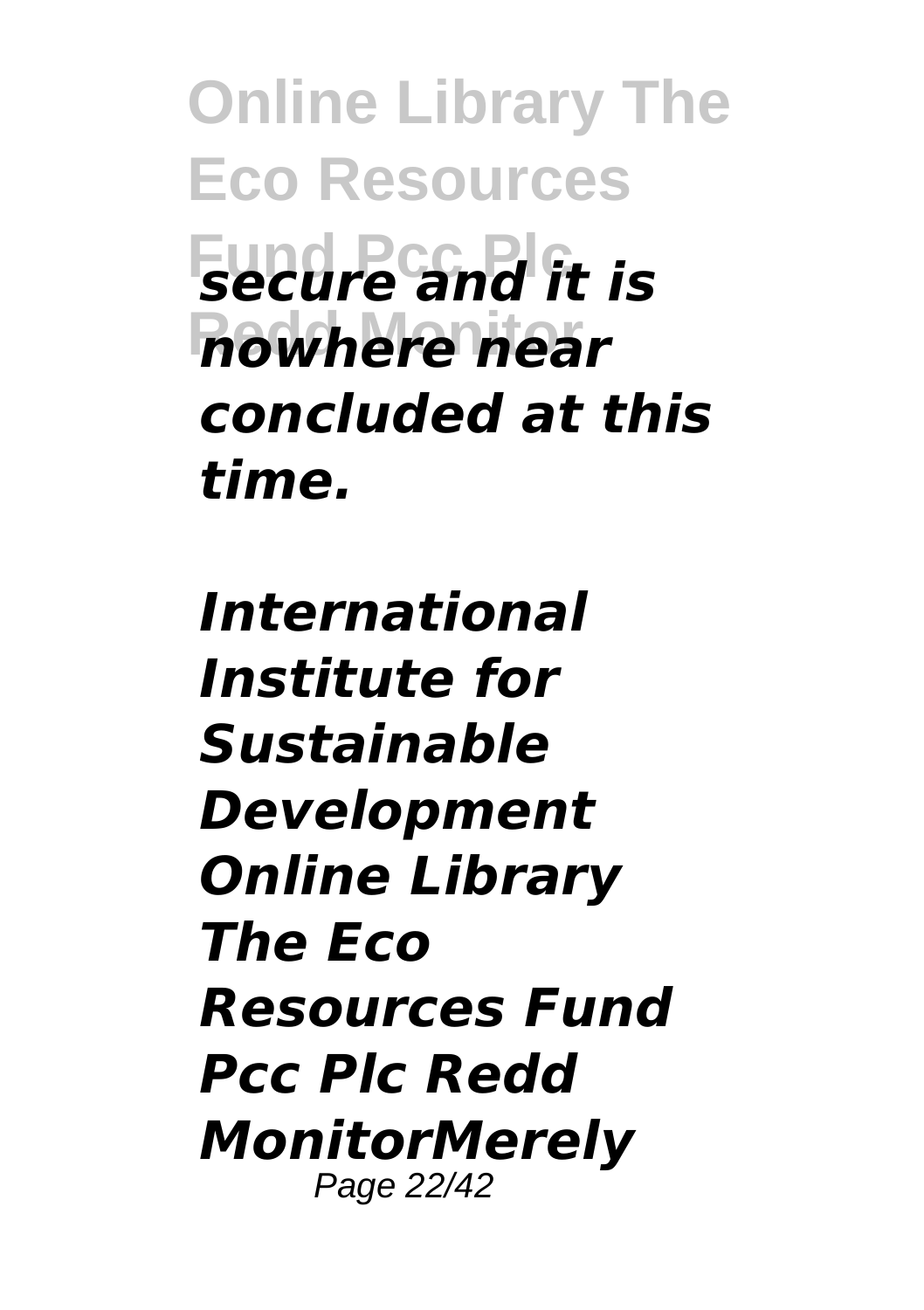**Online Library The Eco Resources Fund Pcc Plc** *said, the the eco* **Redd Monitor** *resources fund pcc plc redd monitor is universally compatible when any devices to read. Social media pages help you find new eBooks from BookGoodies, but they also have an email* Page 23/42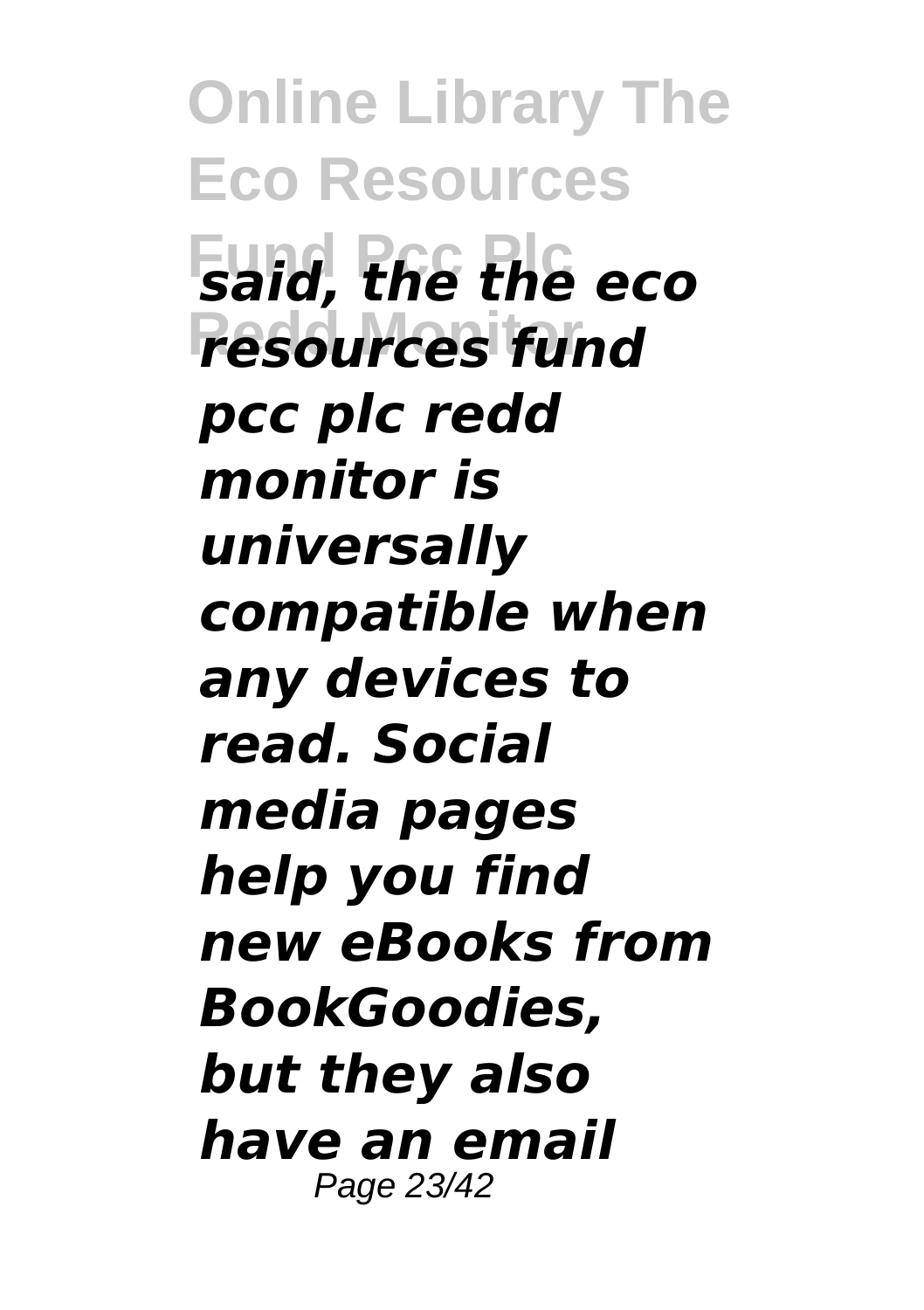**Online Library The Eco Resources Fundice that will** *send the free Kindle books to you every day. Page 4/9*

## *Literature And Gender The International Stock Exchange provides a responsive and innovative listing facility for* Page 24/42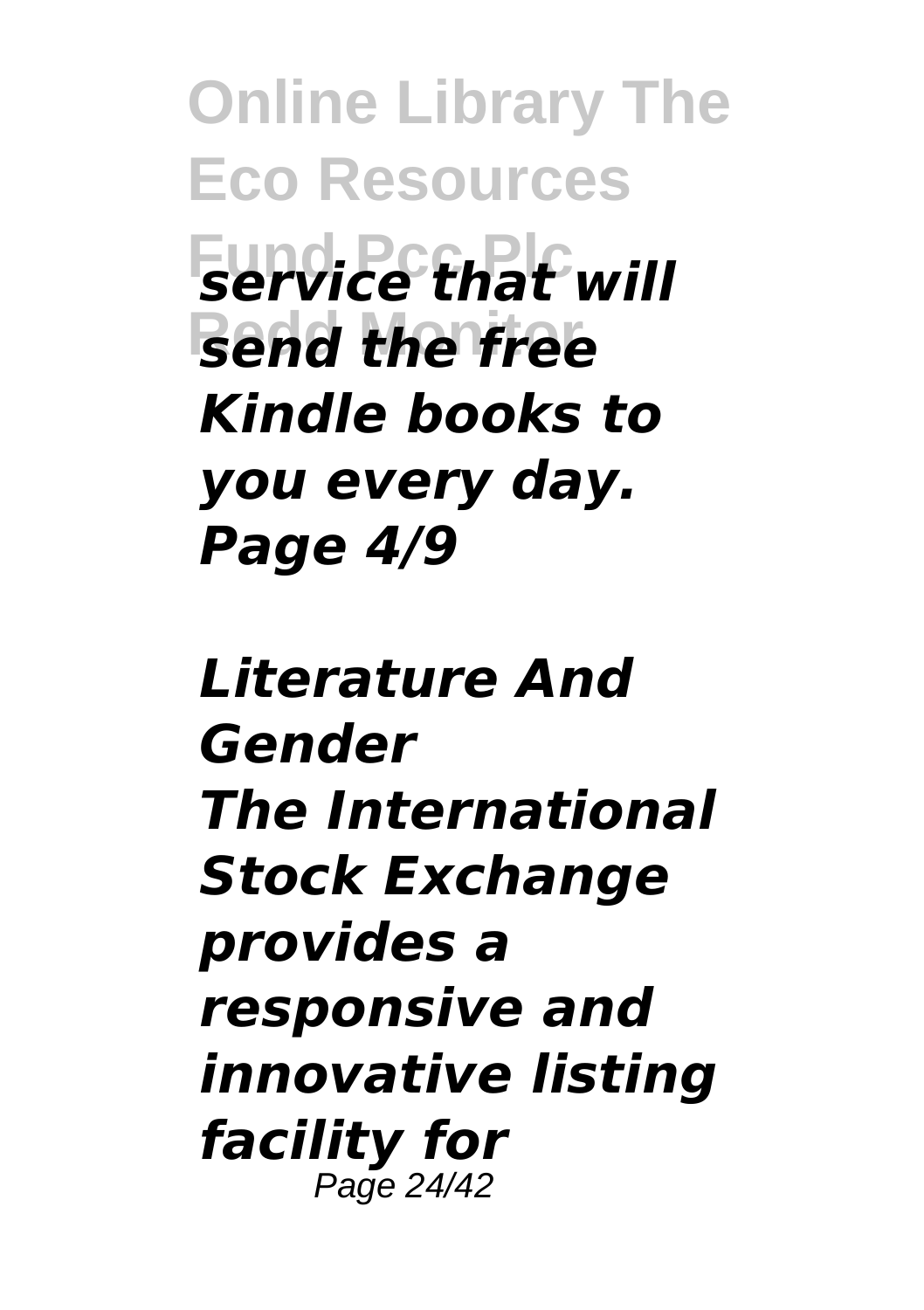**Online Library The Eco Resources Fund Pcc Plc** *companies to* **Redd Monitor** *raise capital from international investors. Serving the finance centres of Guernsey, Jersey, London, Europe and worldwide.*

*Premier Group (Isle of Man) Ltd* Page 25/42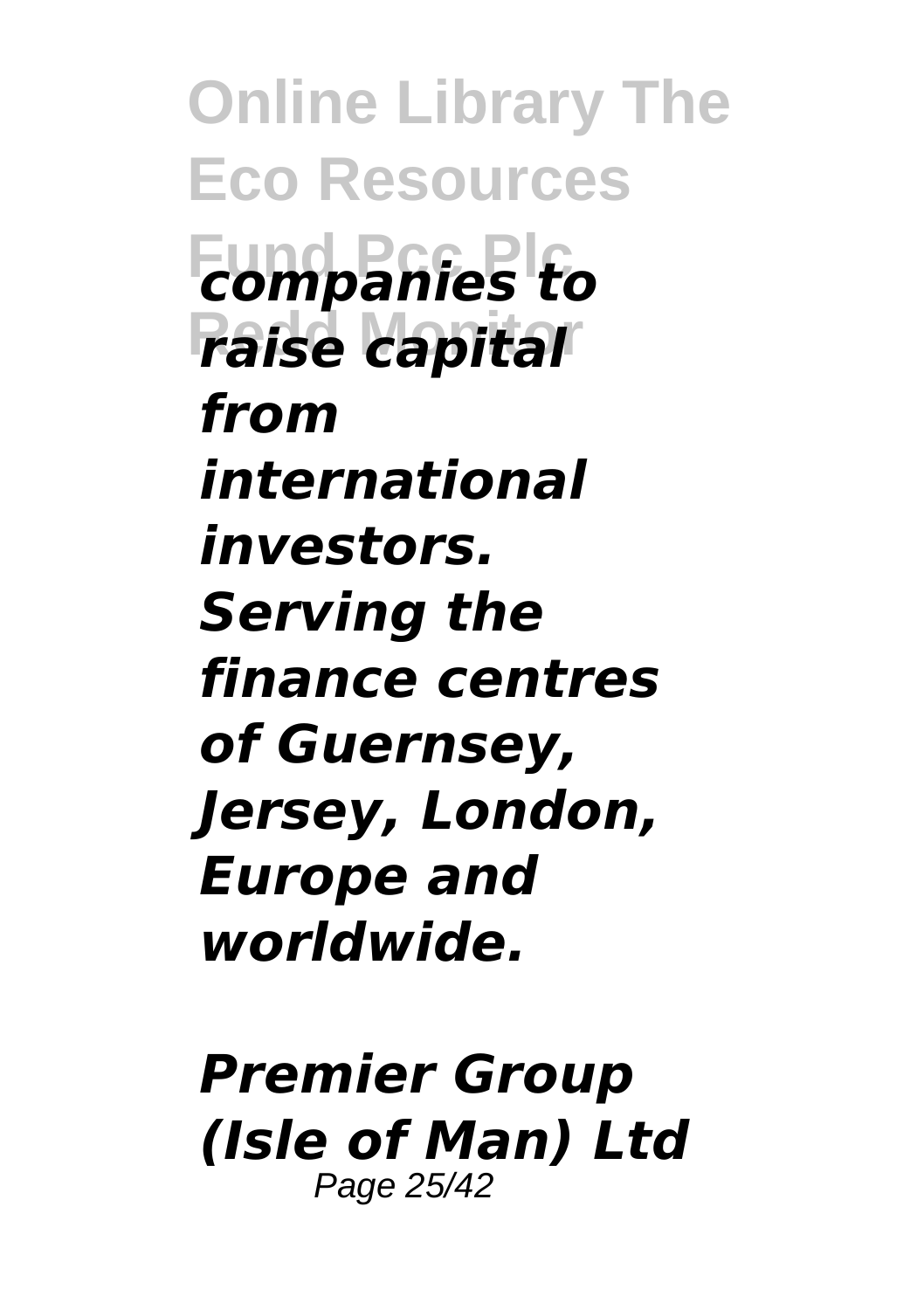**Online Library The Eco Resources Fund Pcc Plc** *goes into*  $\bar{h}$ *iquidation<sup>o</sup>... Eco Resources Fund PCC PLC Funding details Eco Resources Fund PCC PLC Industry: Pooled Investment Fund CIK Number: 0001558927 Address: INTERNATIONAL HOUSE, CASTLE* Page 26/42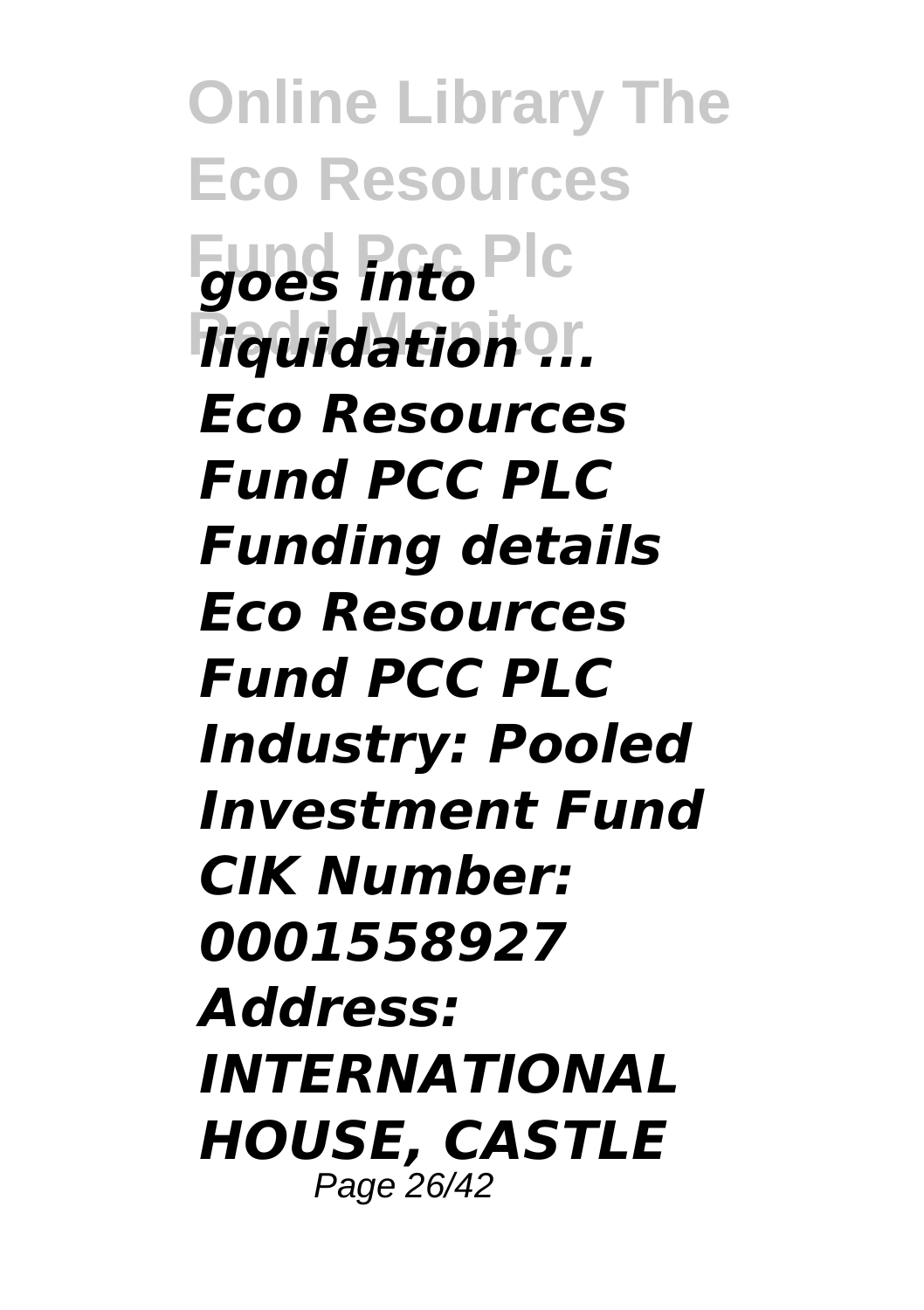**Online Library The Eco Resources Fund Pcc Plc** *HILL DOUGLAS* **Redd Monitor** *IM2 4RB Phone number: 44 1624 699677. Latest news. Eco Resources Fund PCC PLC raised \$2,418,000 from 1 investor on 2012-10-11. Eco Resources Fund PCC PLC Filings*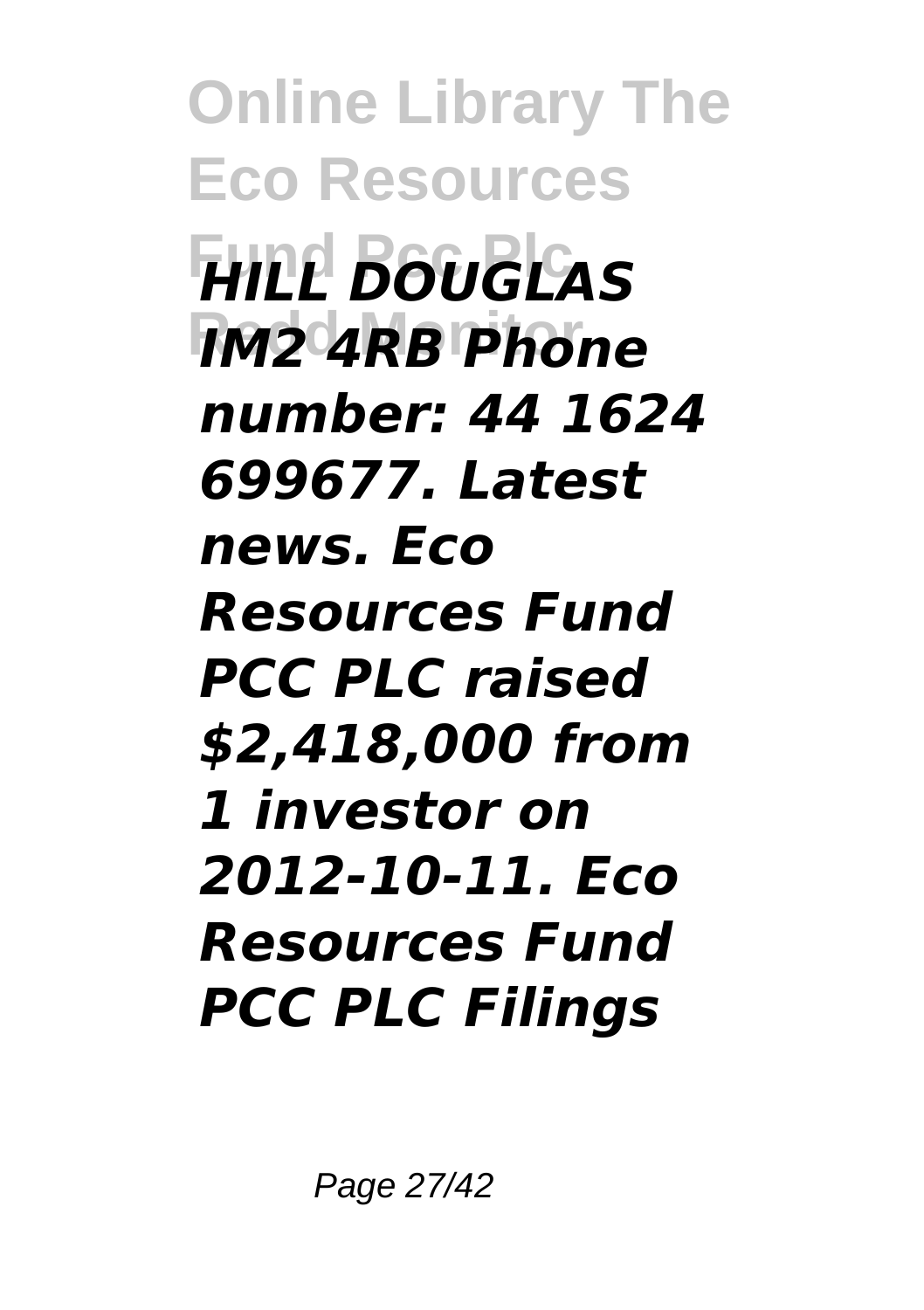**Online Library The Eco Resources Fund Pcc Plc** *The Eco* **Redd Monitor** *Resources Fund Pcc The Eco Resources Fund PCC plc is a Qualifying Fund and should not be distributed to retail investors; it was distributed by financial advisers under* Page 28/42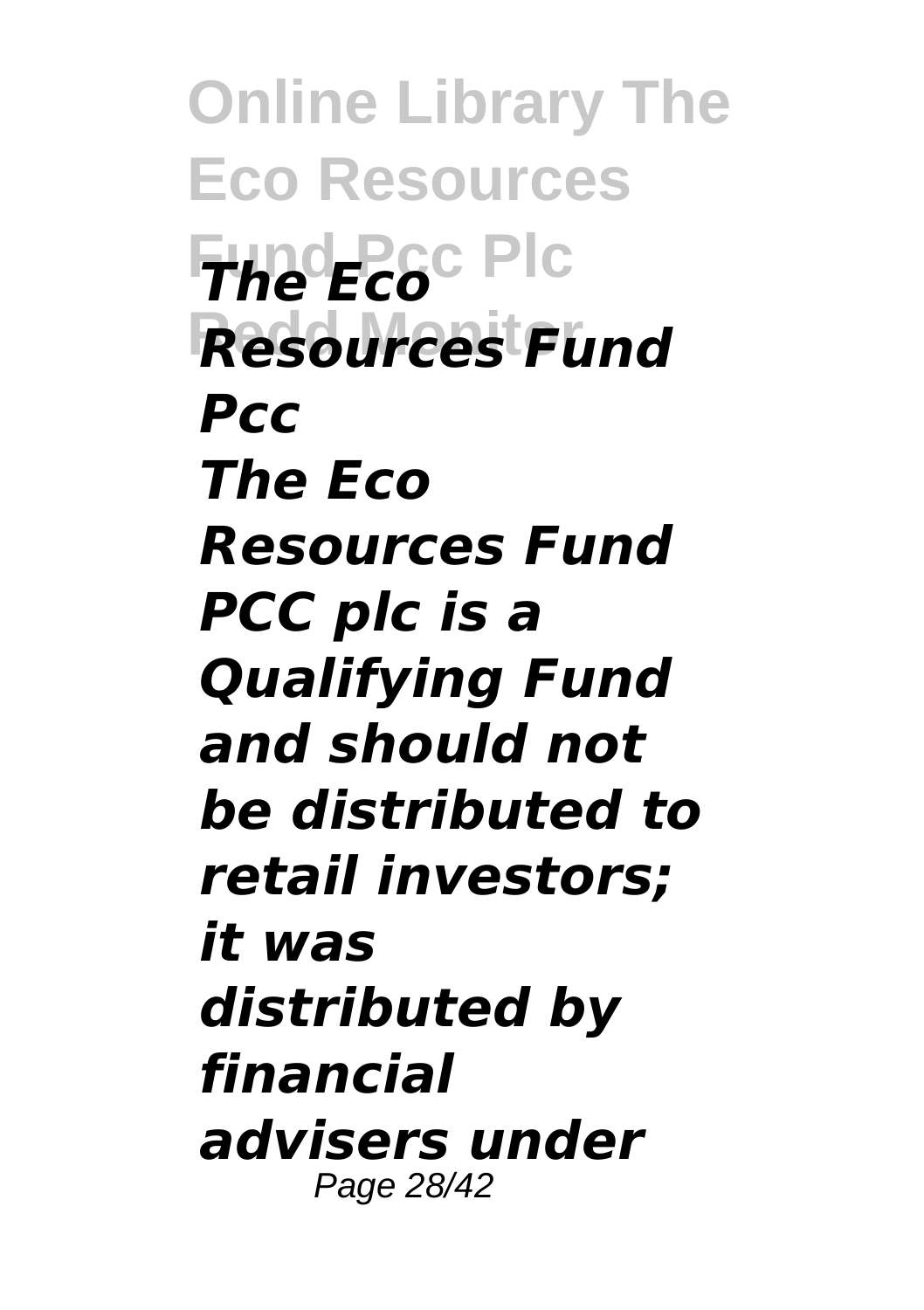**Online Library The Eco Resources Fund Pcc Plc** *the pertaining regulatory*or *regime to clients that confirmed they met the minimum entry criteria and understood and accepted the higher risks associated with schemes of this type.*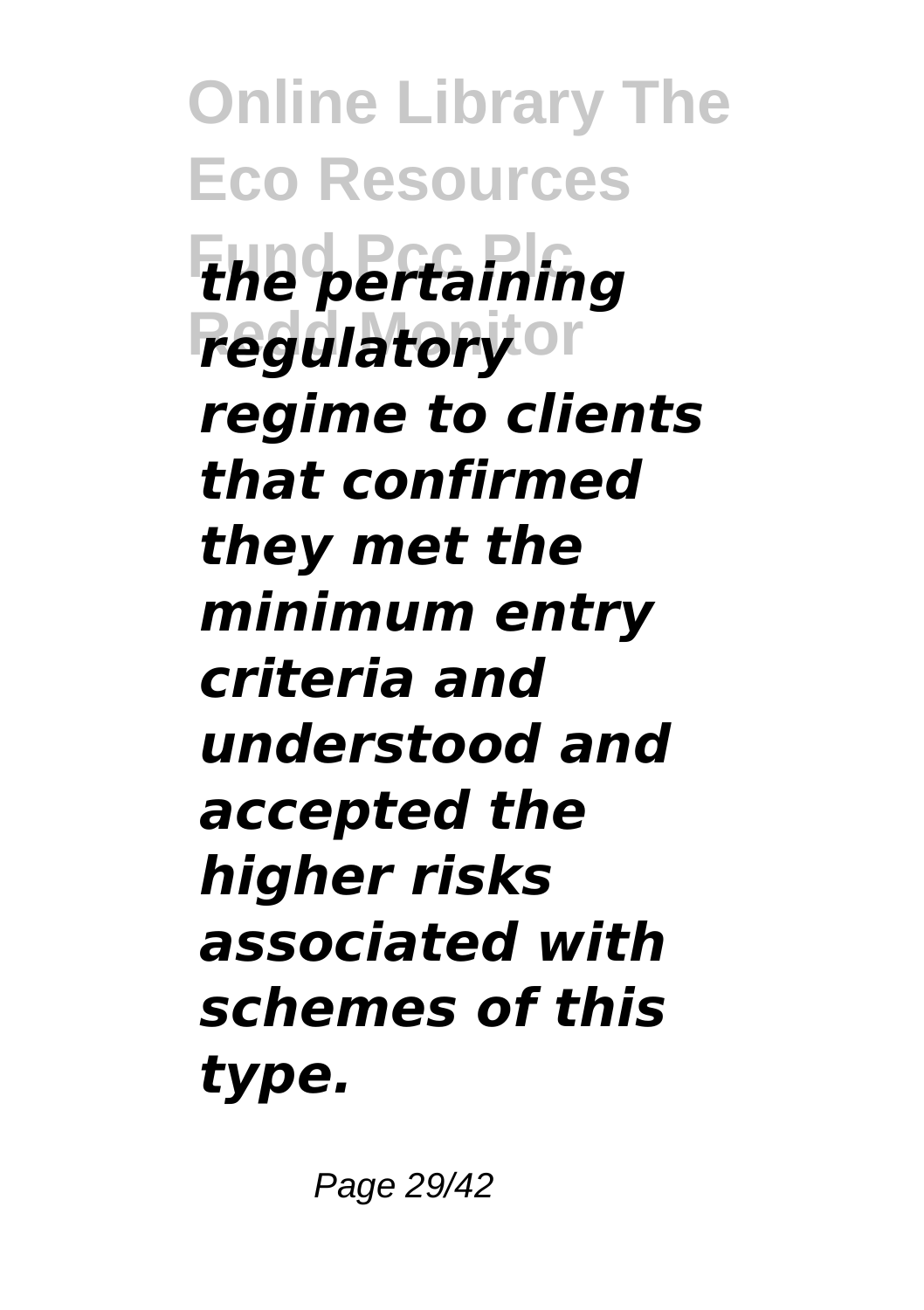**Online Library The Eco Resources Fund Pcc Plc** *Five Steps To* **Redd Monitor** *Implement An Enterprise Data Lake With the sale of the Bamboo Bond all 285 bondholders exchanged their bonds for shares in the regulated Eco Resources Fund PCC. EcoPlanet* Page 30/42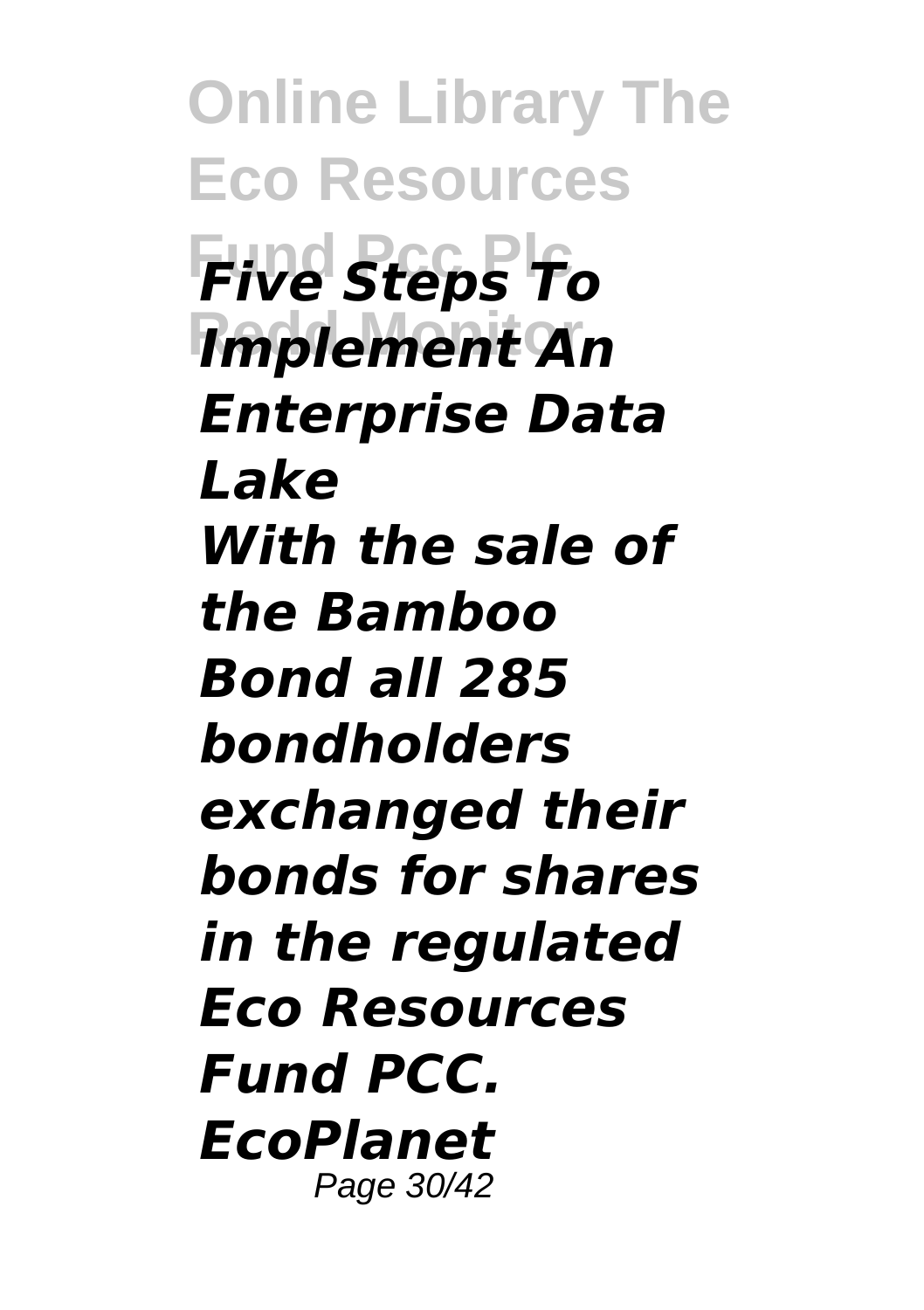**Online Library The Eco Resources Fund Pcc Plc** *Bamboo has no* **Redd Monitor** *ownership in or management of the ERF Fund, nor any control within this entity. EcoPlanet Bamboo Investment, bamboo plantation investment, EcoPlanet Bamboo, Troy* Page 31/42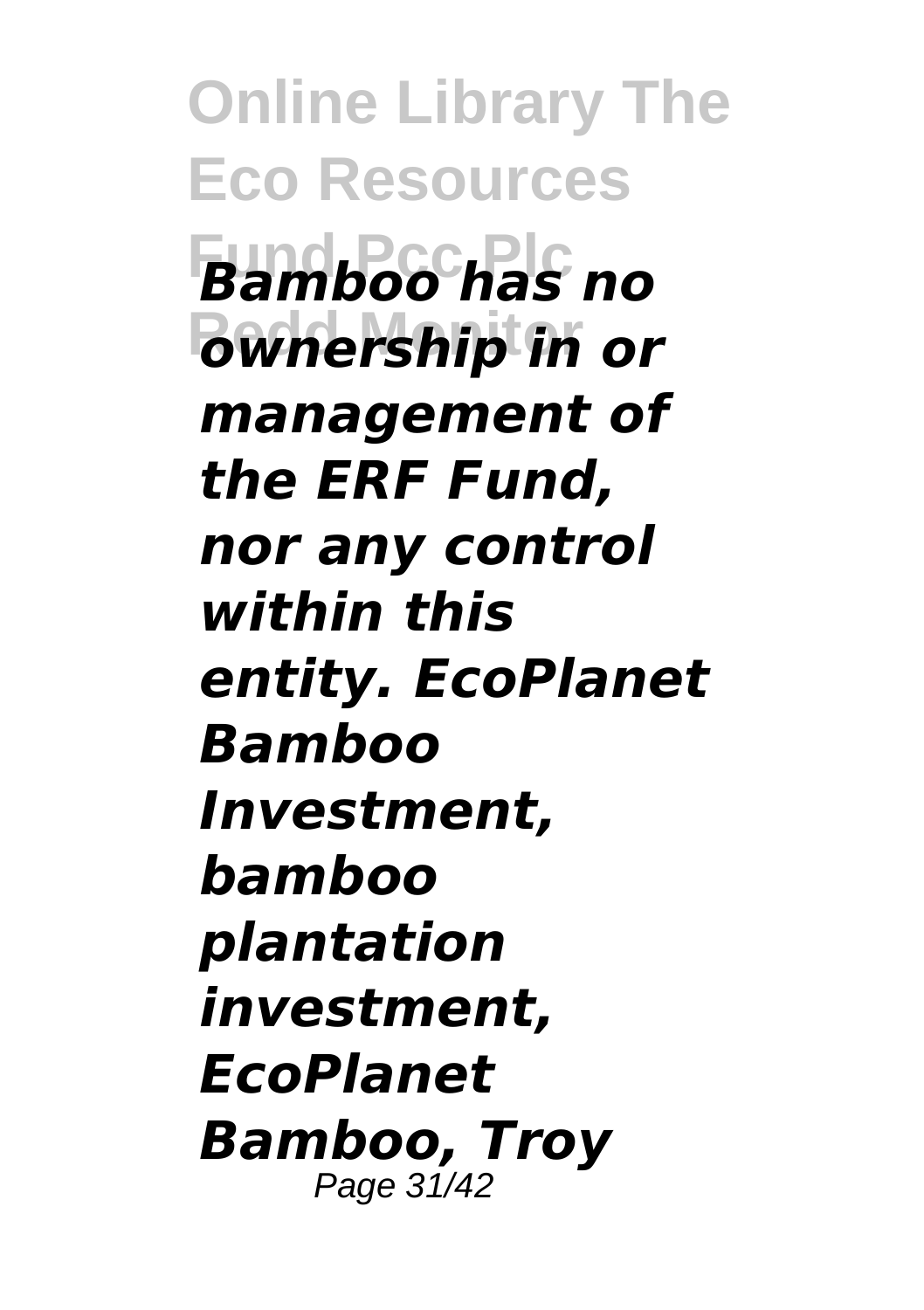**Online Library The Eco Resources Fund Pcc Plc** *Wiseman EcoPlanet* tor *Bamboo*

*Other Programs | PCC Panther Tracks Resources. Support the sustainable management of our natural resources. Economies.* Page 32/42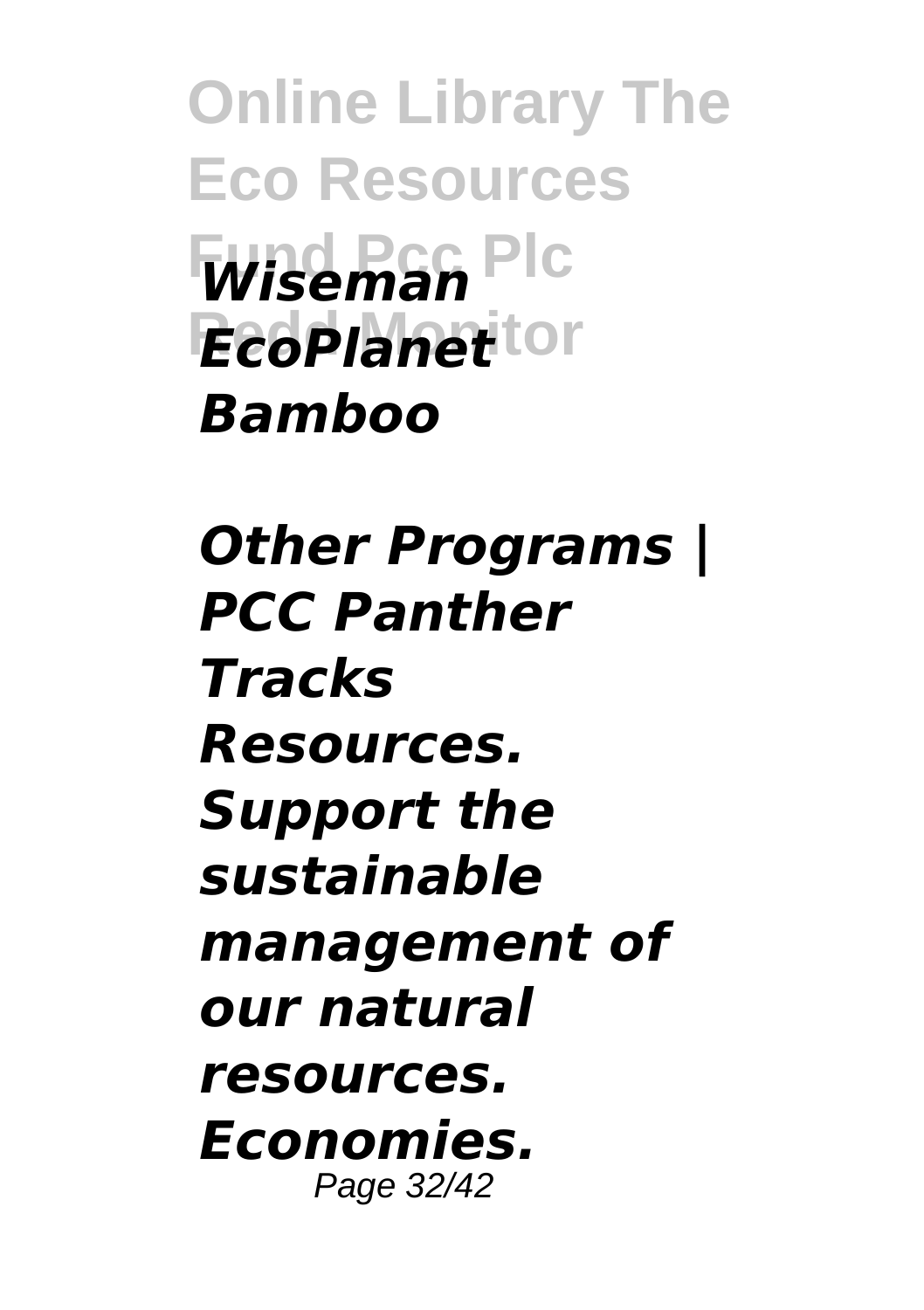**Online Library The Eco Resources Foster fair and Redd Monitor** *sustainable economies. Flagship Initiatives IISD Experimental Lakes Area IISD Experimental Lakes Area (IISD-ELA) is an exceptional natural laboratory comprised of 58* Page 33/42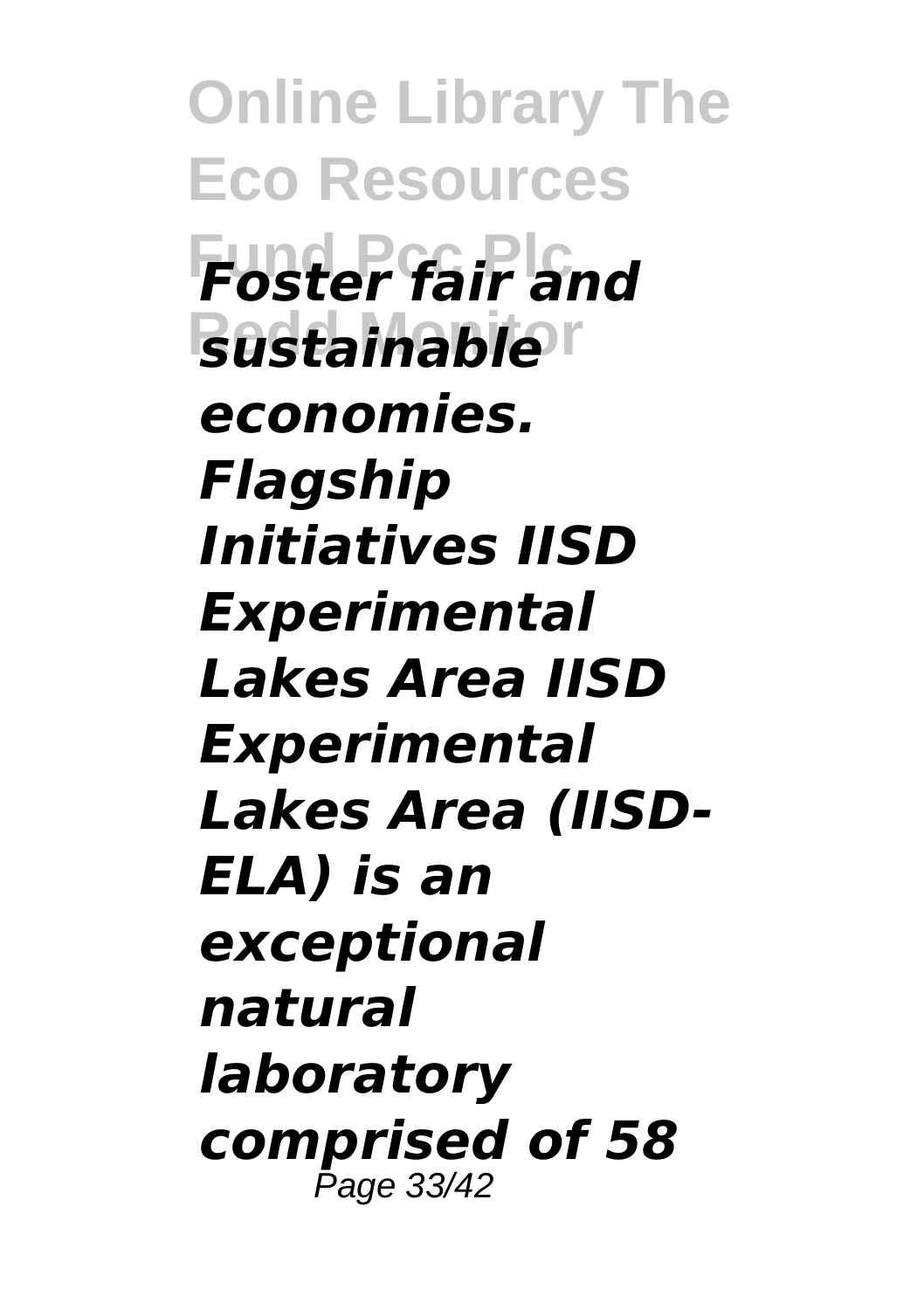**Online Library The Eco Resources Fund Pcc Plc** *small lakes and their watersheds set aside for scientific research.*

## *2014 Sale of the EcoPlanet Bamboo, Citadel & Property ... picador classic, the eco resources fund pcc plc redd* Page 34/42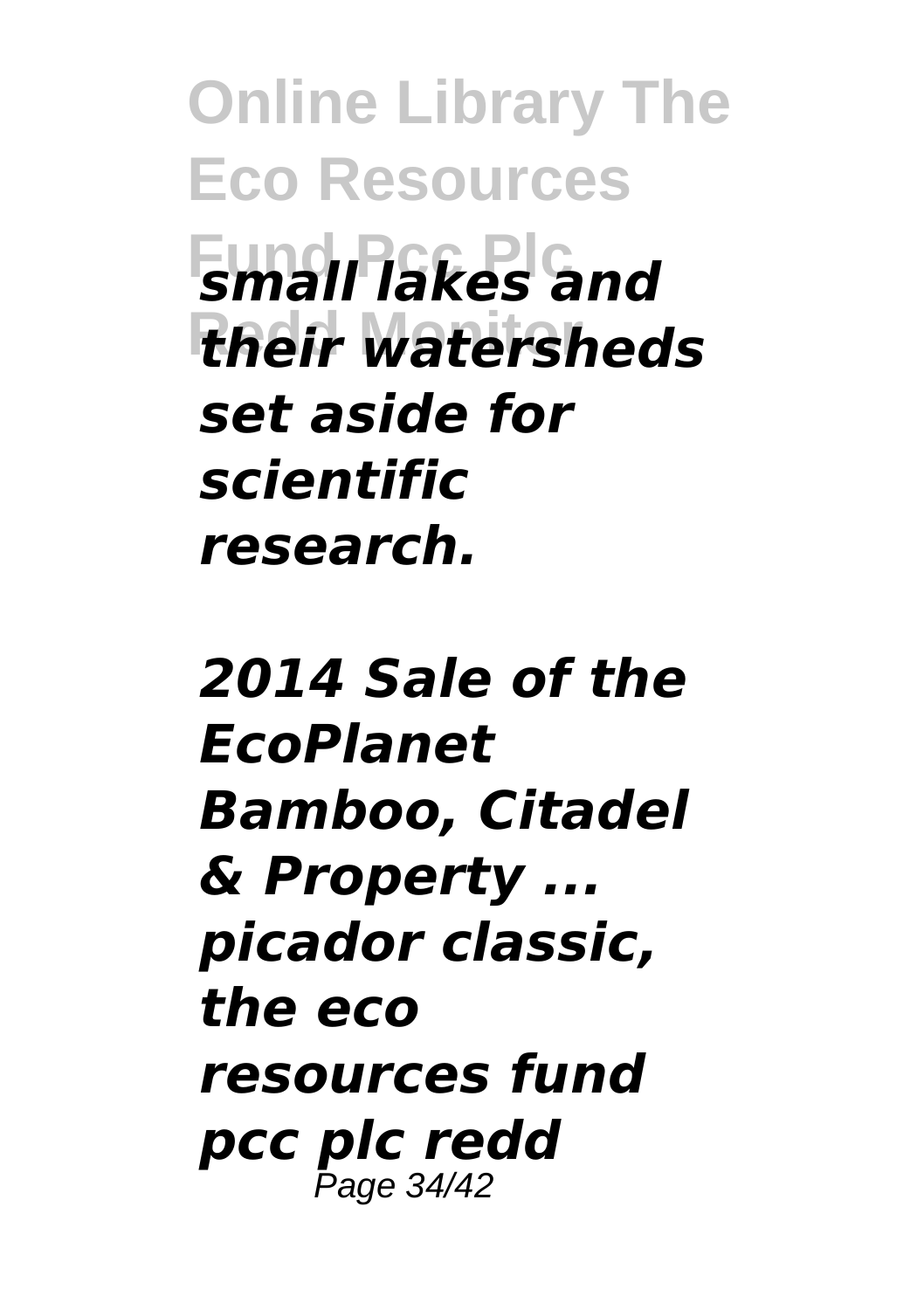**Online Library The Eco Resources Fund Pcc Plc** *monitor, mercury <u>Butboard</u>* itor *carburetor rebuild service manual, engineering mechanics of composite materials solution manual file type pdf, about skin ediz illustrata, unit 2 management* Page 35/42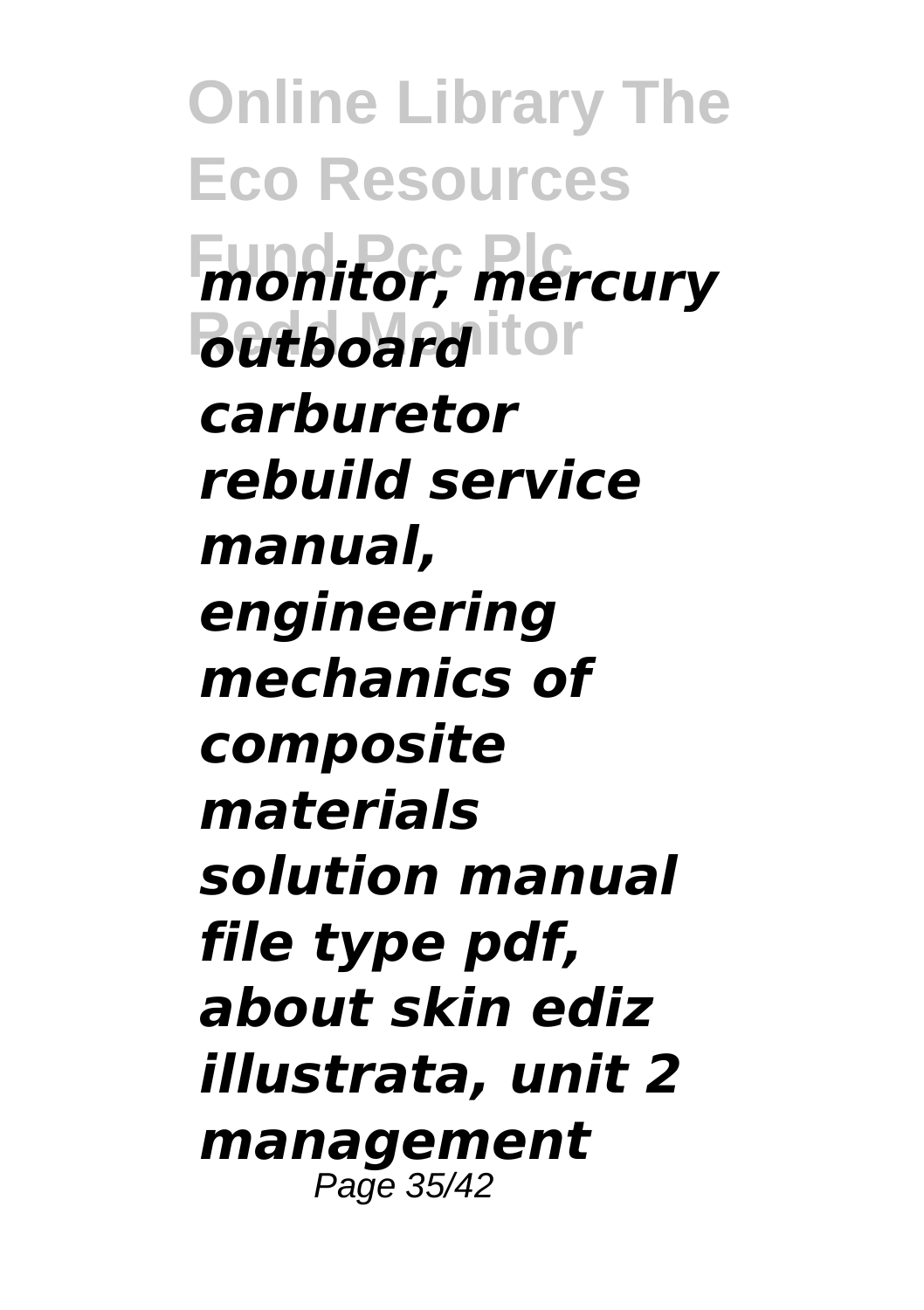**Online Library The Eco Resources Fund Pcc Plc** *types lesson 1 <u>B <i>operations*<sup>Or</sup></u> *management, the puffin book of Page 1/2*

*Eco Resources Fund PCC PLC - Who is raising money? | SEC ... Free and open company data on Isle of Man company THE* Page 36/42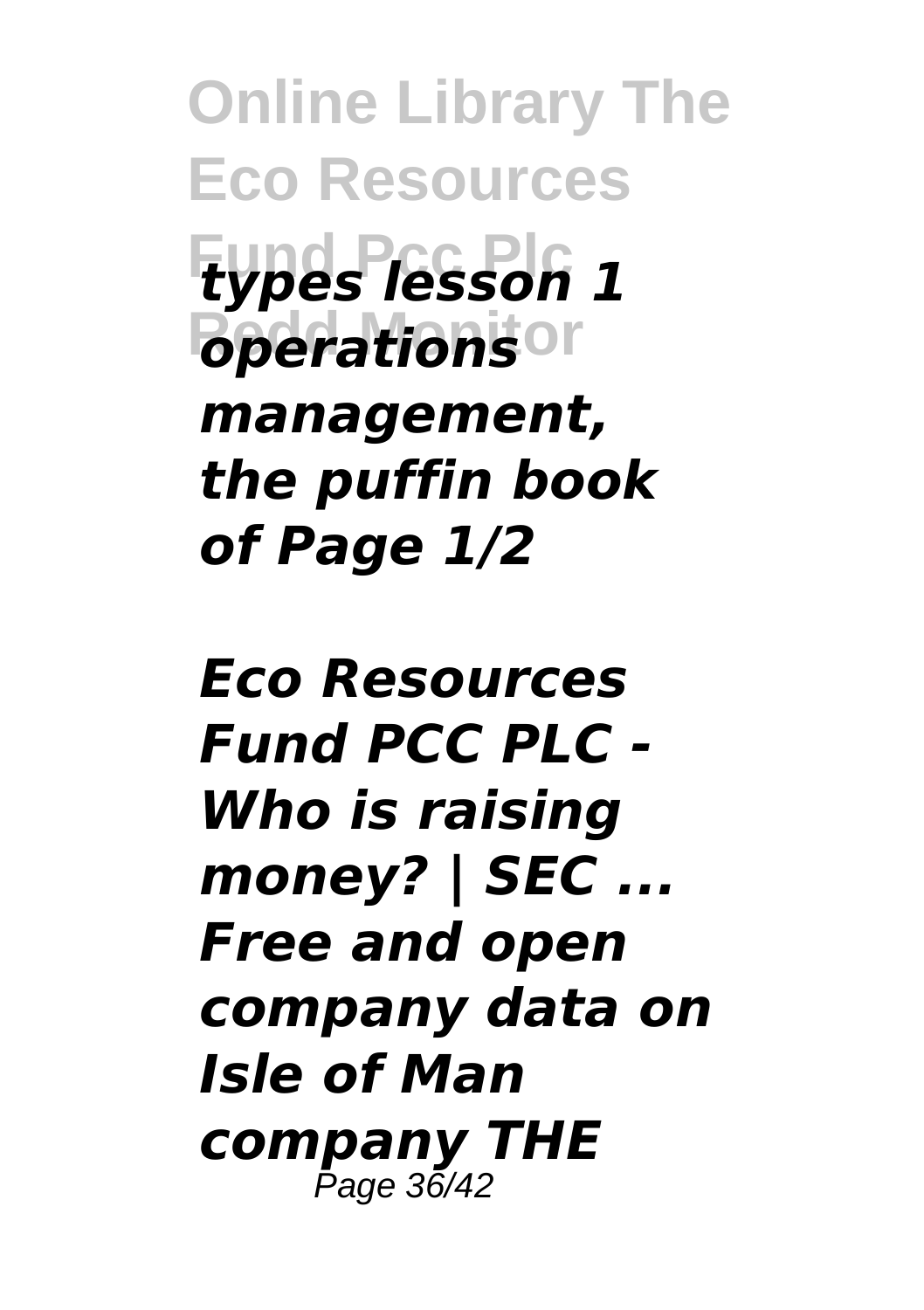**Online Library The Eco Resources Fund Pcc Plc** *ECO RESOURCES* **Redd Monitor** *FUND PCC PLC (company number 127199C), 60 CIRCULAR ROAD, DOUGLAS, IM1 1SA*

*The Eco Resources Fund PCC plc (Qualifying Fund) The Eco* Page 37/42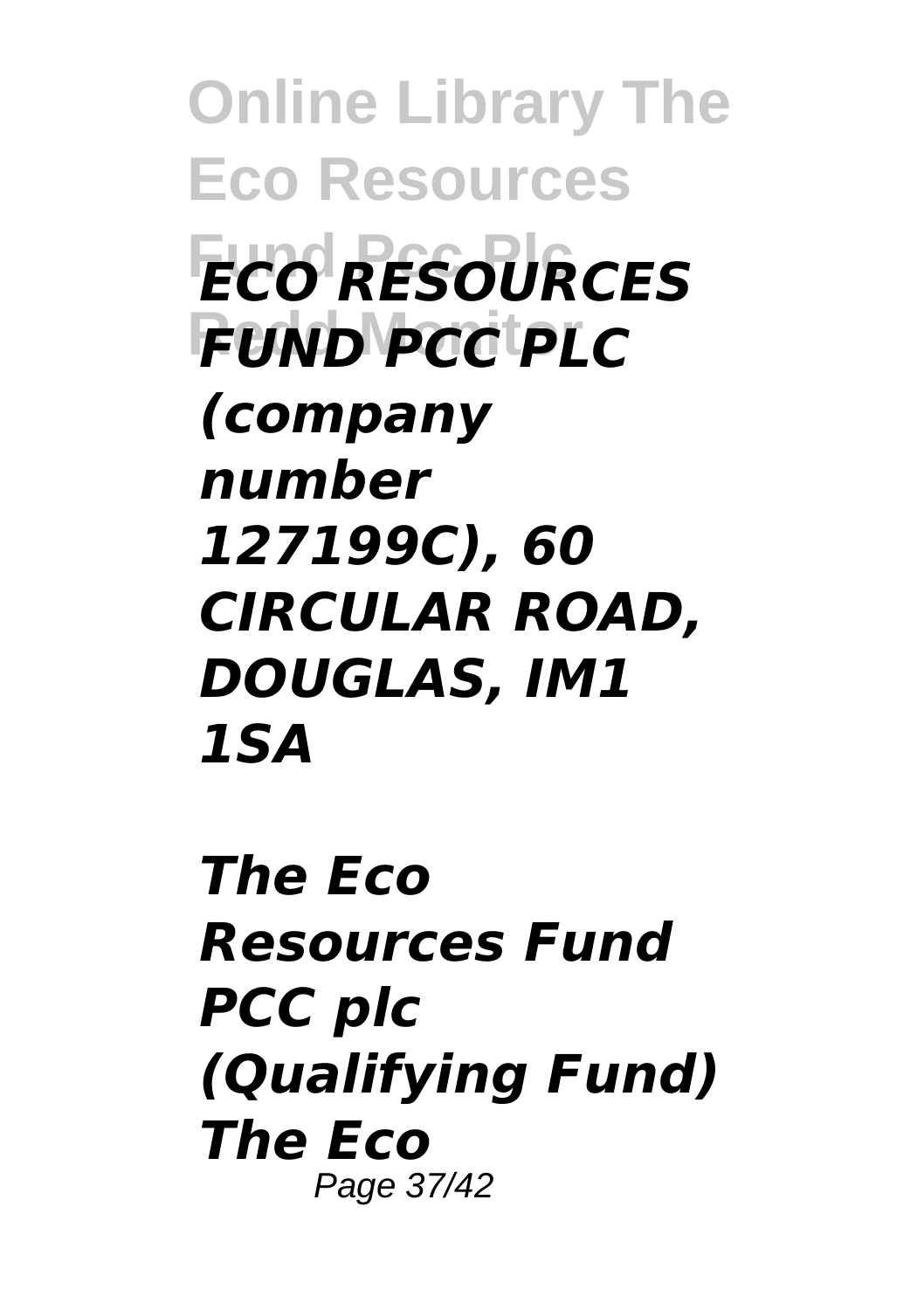**Online Library The Eco Resources Fund Pcc Plc** *Resources Fund* PCC plc (the<sup>r</sup> *"Fund") Further to my letter dated 4th November 2016, I can now confirm that on 16 December 2016 the High Court of the Isle of Man appointed Mr Paul Shimmin of Shimmin* Page 38/42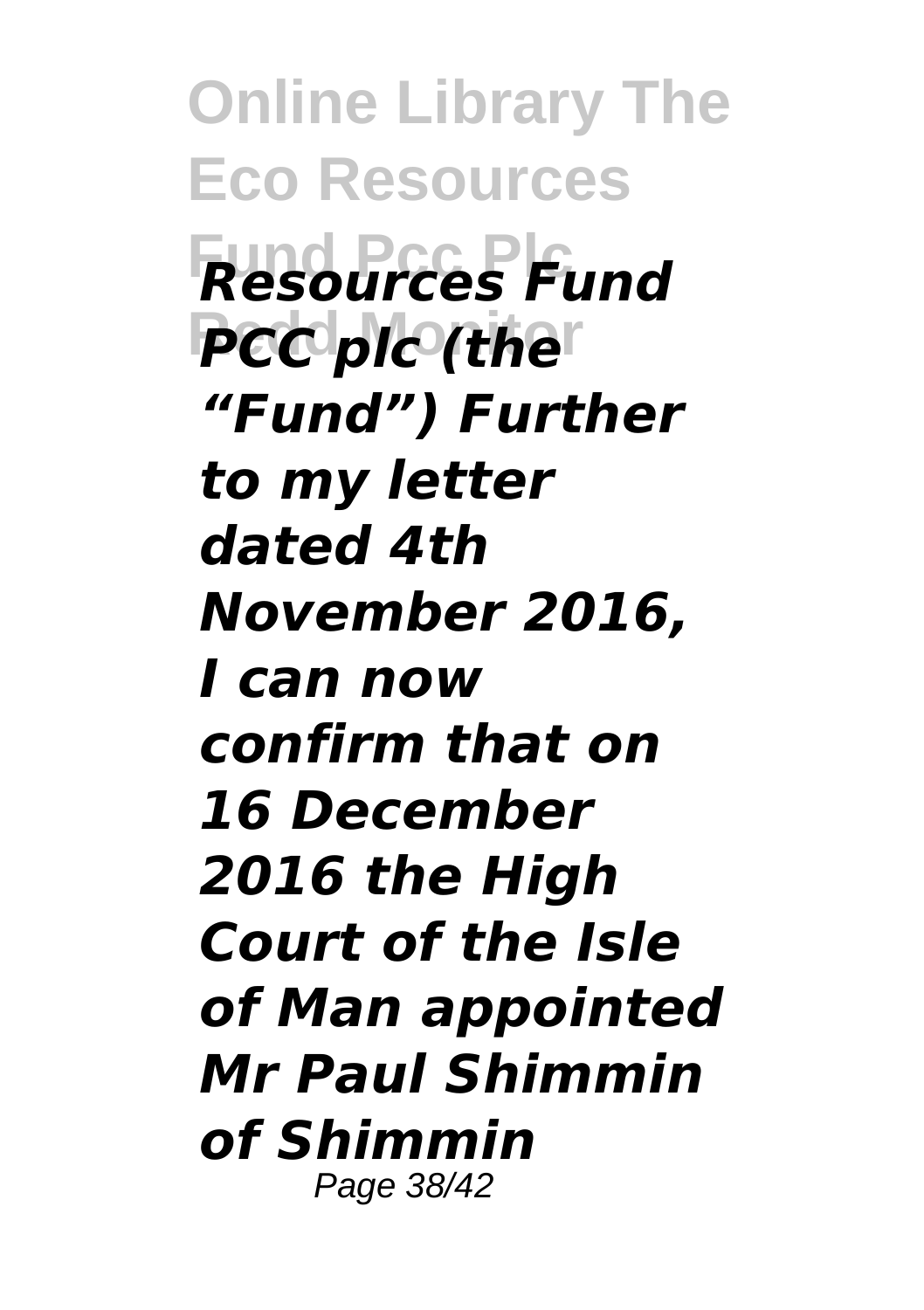**Online Library The Eco Resources Fund Pcc Plc** *Wilson & Co to <u>Bet</u> as anitor Inspector to the Fund pursuant to section 5 of the Companies Act 1974 and section 16(1)(a) of the Collective Schemes Act 2008.*

*Listed Securities - The* Page 39/42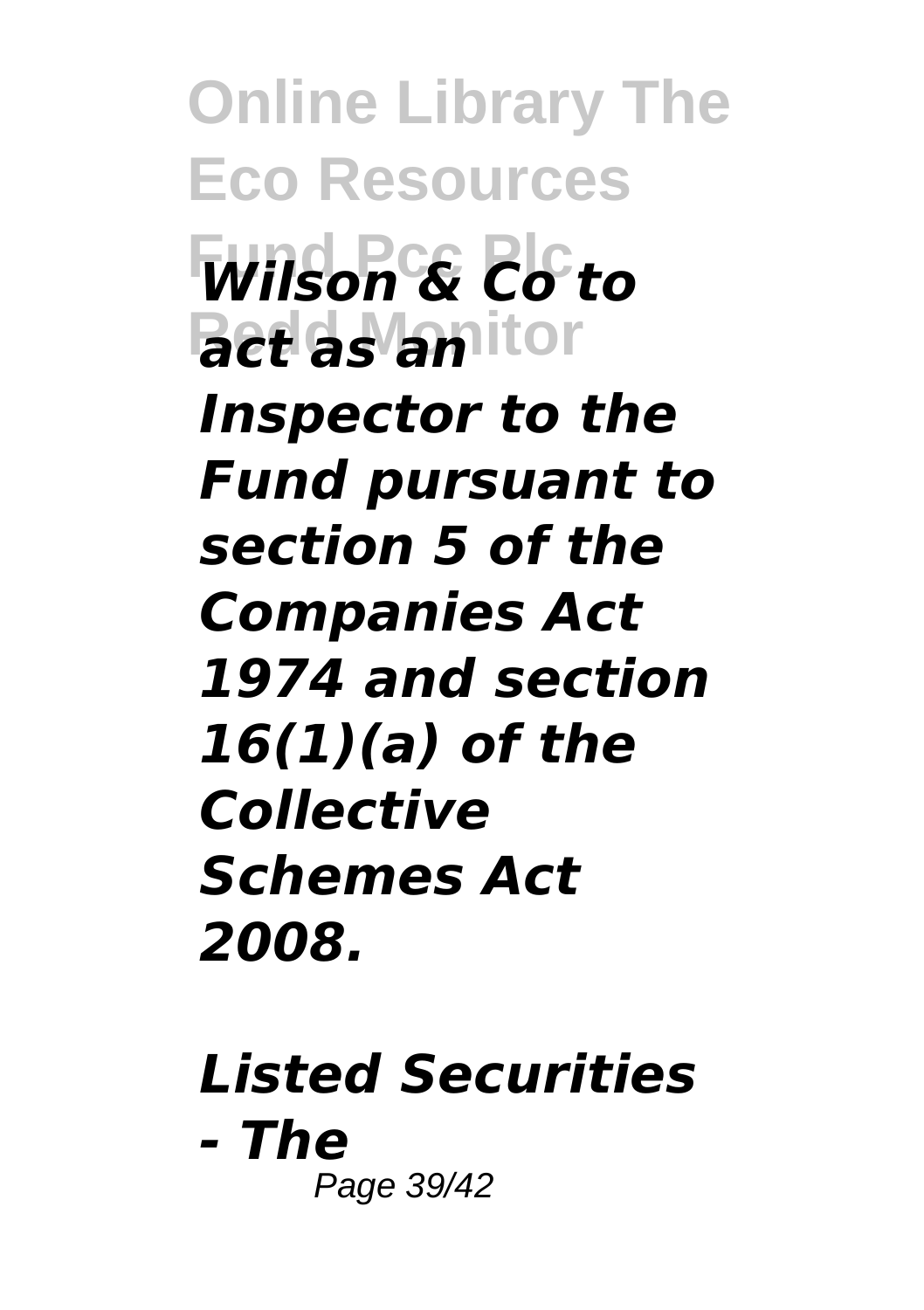**Online Library The Eco Resources Fund Pcc Plc** *International* **Stock Exchange** *Dan River Region entrepreneurs are very diverse. This site is designed specifically for entrepreneurs where any entrepreneur at any stage can connect with targeted* Page 40/42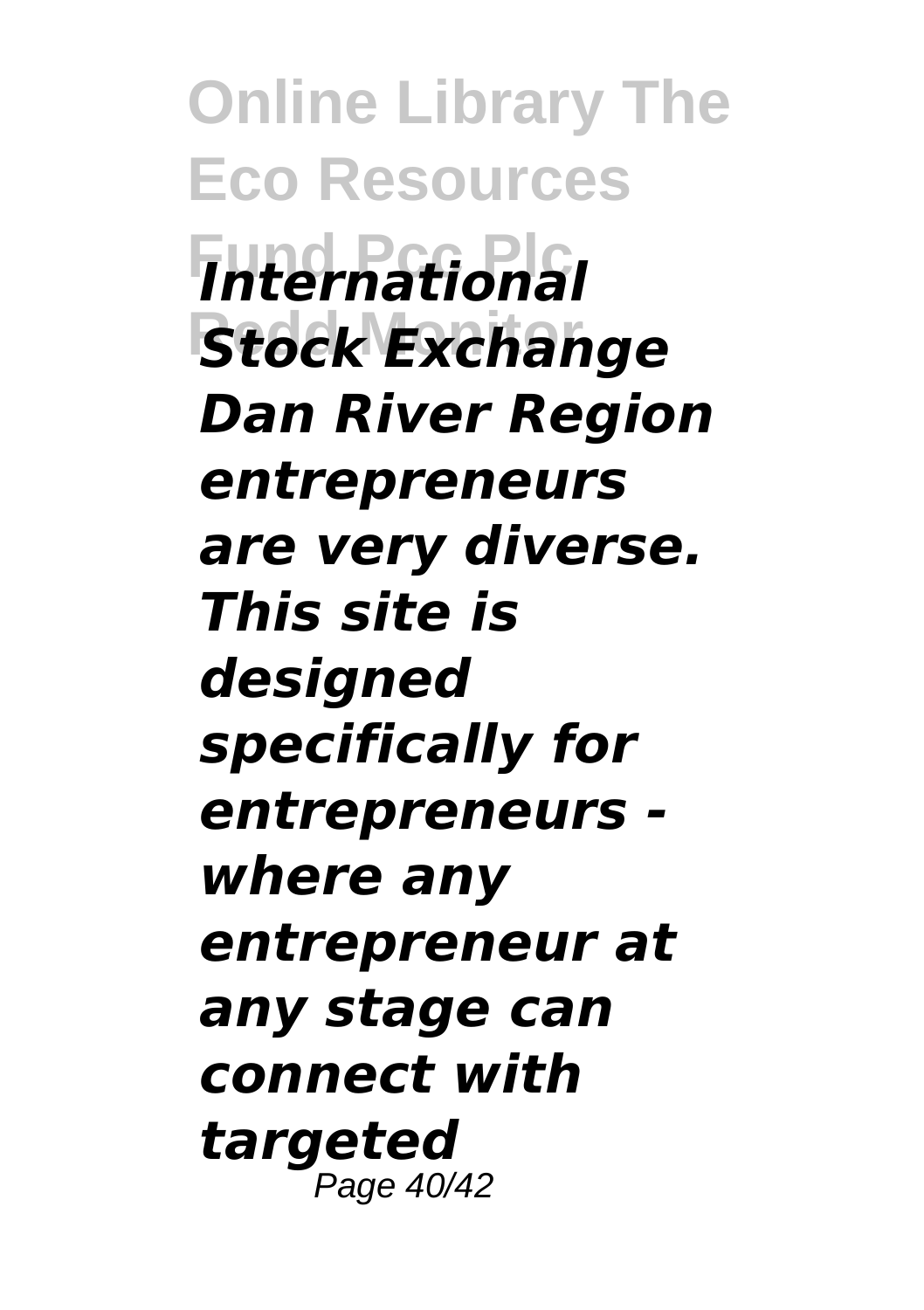**Online Library The Eco Resources Fund Pcc Plc** *resources,*  $$ *information, events and people who are committed to helping you to take the next step.*

*Copyright code : [8ed5b74f374a7d](/search-book/8ed5b74f374a7dd573bccc34762f2963) [d573bccc34762f2](/search-book/8ed5b74f374a7dd573bccc34762f2963)* Page 41/42